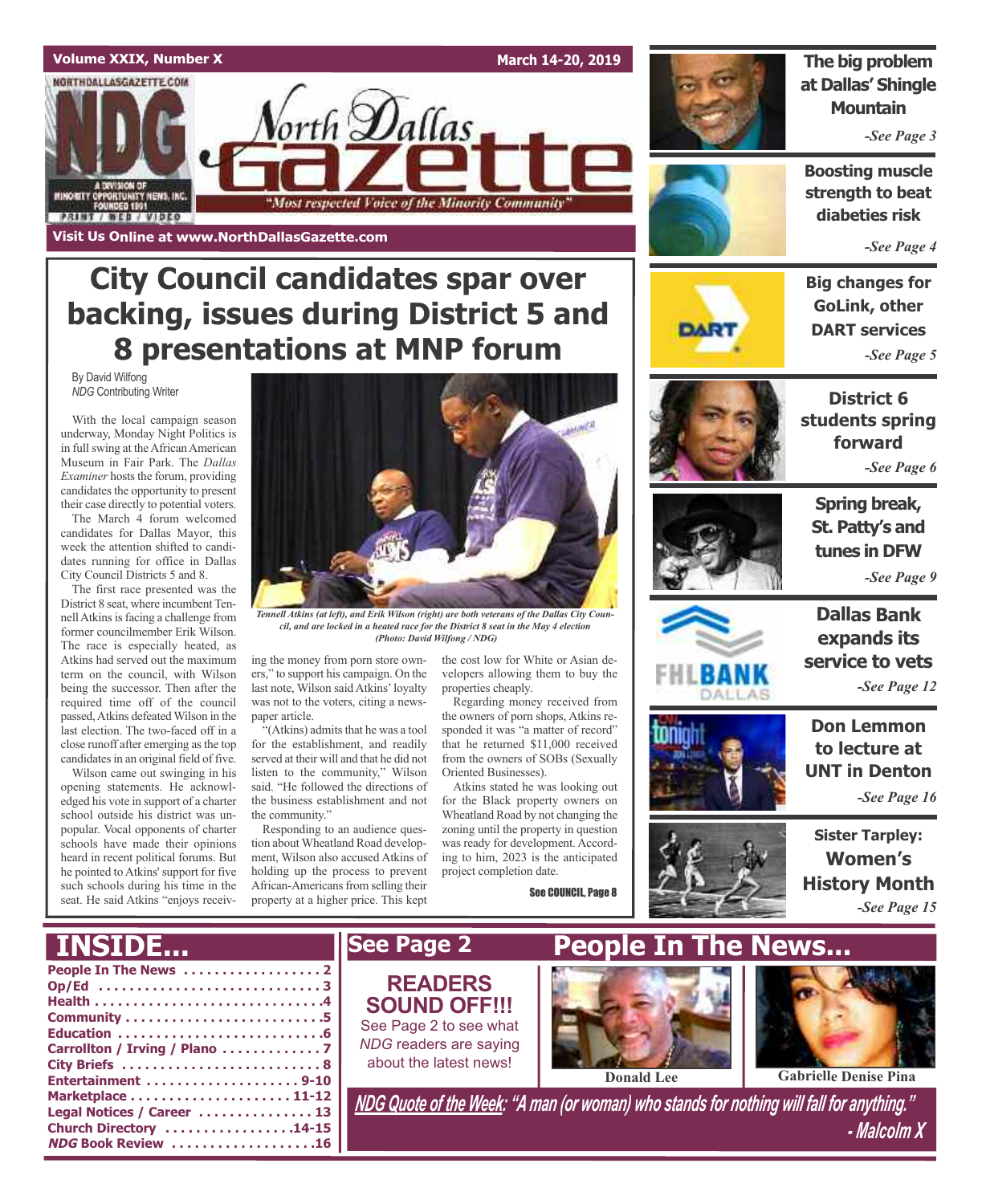#### **People in the News www.NorthDallasGazette.com**

### **Donald Lee**

#### By Donald Lee

I'd like to take time out to thank all of my family members and friends who wished me a happy 49th birthday on Sunday (March 3). It blessed me immensely to know so many people are so thoughtful and loving.

Especially, I'd like to thank Min. Calissia T. Tasby, the love of my life, for putting together such a memorable birthday party for me at Pappadeaux in Duncanville, Texas, a suburb just south of Dallas.

This column is my expression of gratitude to the good Lord above for blessing me



with so many caring, loving people in my life, and such a precious woman of virtue to stand by my side.

With the exception of last year, when my good friend and then-coworker Doug Singer and his wife, Cricket, rolled out the red carpet for

me at their home out in the country (we had steaks off the grill, a birthday cake, and a weekend of binge watching of Western movies), it had been a long time since I had an actual birthday "party."

Before that, hanging out on Facebook and thanking family and friends for birthday well-wishes on the social media website pretty much wasthe extent of my birthday celebrations.

It all started with a text I got from Calissia on March 1.

"For your birthday, what time can we do dinner since you work? Do you prefer celebrating Saturday or Sunday at Pappadeaux or another restaurant of your choice?" she asked, knowing Pappadeaux is my favorite restaurant.

We ended up with more than 20 of the most special people in the world celebrating with us that afternoon. There was much joy, laughter and good-old family fun.

Then after we all got our bellies full (I had a jumbo bowl of seafood gumbo), Calissia cued everyone to start singing two different versions of "Happy Birthday" to me, the traditional version, the other rendition being the one made popular by Stevie Wonder.

Well, as everyone sang "Happy Birthday To You" while I was sitting at the table with my birthday cake in front of me and a "4"-shaped candle and a "9"-shaped candle side by side, surrounded by smaller candles, burning, I humbly smiled as I looked from one end of the table to the other.

Don't get me wrong.I'd be fibbing if I were to say I'd never celebrated my birthday. But with the exception of Sunday, it had been years and years and years since I had a "birthday party," complete with friends, family, birthday cake, balloons, birthday cards with a lil' somethin'-somethin' in 'em and folks singing to me.

After everyone sang, I stood up and thanked them for showing me such an honorable time, such an amazing time.

And now is just as good a time as any to say, through this column, to Calissia what Shamary, one of her oldest and dearest friends, said to me as she and her husband Kevin sat across from me: "Thank her for being born."

Calissia, thank you, babe, for being born.

To say that you are a wonderful lady with such a beautiful spirit would be an understatement.

*Donald Lee, founder of Kingdom Living Christian Center, is a free-lance writer and editor. The trailer for his book "Married to Commitment," can be viewed on YouTube and purchased online at www.xulonpress.com or www.amazon.com.*

### **Gabrielle Denise Pina**

The Bishop Arts Theatre Center the Down For #The-Count: Women's Theatre Festival kicks off on March 21 with previews. Opening Night for this festival of oneact plays is Friday, March 22, 2019, and performances will continue through Sunday, April 7.

Down for #TheCount features six dynamic female playwrights from diverse social and ethnic backgrounds including nationally recognized playwrights Emily Mann, France-Luce Benson, Kiana Rivera, Kat Ramsburg, as well as North Texas play-



wrights Gabrielle Denise Pina and Blue McElroy.

Gabrielle Denise Pina is described as a poignant and masterful storyteller. Her novels have been described as "ever suspenseful" by Black Issues Book Review and "a spectacular effort" by *Written Magazine*.

Pina was viewed as "the writer to look out for" when she published the acclaimed short story Uncommon Revelations for the ESI Anthology. That year also featured the birth of her thesis project, Bliss into her first novel, which culminated in a threebook deal with Random House and a national book tour Pina's long-awaited sophomore novel, Chasing Sophea was released in October 2006 and became a book club favorite.

A teacher for the last ten years with the Master of Professional Writing Program, where Pina also received a Master of Arts degree. In March of 2012, Pina premiered Letters from Zora: In Her Own Words starring Vanessa Bell Calloway, a play showcasing the artistic and literary triumphs of the venerable Zora Neale Hurston at the University of Southern California to a sold -out crowd of over twelve hundred.

Letters from Zora premiered and sold out all five shows at the Pasadena Playhouse in August of 2013 and was back by popular demand at the Pasadena Playhouse the following year for eight

shows. Both Gabrielle Denise Pina and Vanessa Bell Calloway were nominated for NAACP Theater Awards for Best Playwright and Best Actress respectively in 2014.

Letters from Zora also opened the season to rave reviews at the Tony award winning Crossroads Theater in October of 2014. Letters from Zora: In Her Own Words also opened the DC Black Theater Festival in June of 2015 to rave reviews and was selected to open at the National Black Theater Festival in Winston-Salem, North Carolina last August.

Her second play Dreaming of Harlem Under a High

Southern Sky premiered to a sold-out house as part of the Visions & Voices: Arts and Humanities Initiative at the University of Southern California in March of 2015.This summer WACO Theater owned by Tina Knowles Lawson and Richard Lawson hosted Letters from Zora to a sold out back by popular demand run. Further Letters from Zora premiered at Karamu Theater in Cleveland, Ohio, the oldestAfrican American theater in the nation, this past June. Dreaming of Harlem Under A High Southern Sky will also open there for the 2019-2020 season.

### **NDG Readers Sound Off...**

#### **The History Behind the Irving red doors**

#### Ms. Ferguson,

Your paper deserves a standing O for the decision to put "The History Behind the Irving red doors". I have been working to bring the issue to light for years. Hopefully, my blathering about the merits of refurburshing/rebuilding "Old Central" has done ½ as much as your article by Rachel Hawkins on the front page of the February 28 – March 6m 2019 issue has. Please extend my appreciation to Ms. Hawkins for a well written account



of the buildings past and the work that has and is being done for its future.

I hope to see and meet you soon (may I suggest the March 21st City Council Meeting). All the best,

*-- Loren (not Warren) Byers*

*(Editor's Note: First, my apologies that we got your name wrong!*

*Secondly, thank you for taking the time to reach out and share your kind words. We look forward to learni n g m o r e a b o u t t h e progress on your efforts!)*

#### **Rep. Eric Johnson plans to file anti-corruption bill by Friday** *G*

Isn't this too late? Is he doing this just for attention from the media and voters? *-- Rodolfo Guel*

*Rachel Hawkins / ND*

Eric Johnson needs to come clean on HB 89 concerning loyalty oaths to Israel before he tries to preach about politicians in Dallas. Quit hiding and come clean yourself! *-- Marvin Crenshaw*

**To share your opinion visit NorthDallasGazette.com**



*For the 411 in the community, go to www.northdallasgazette.com*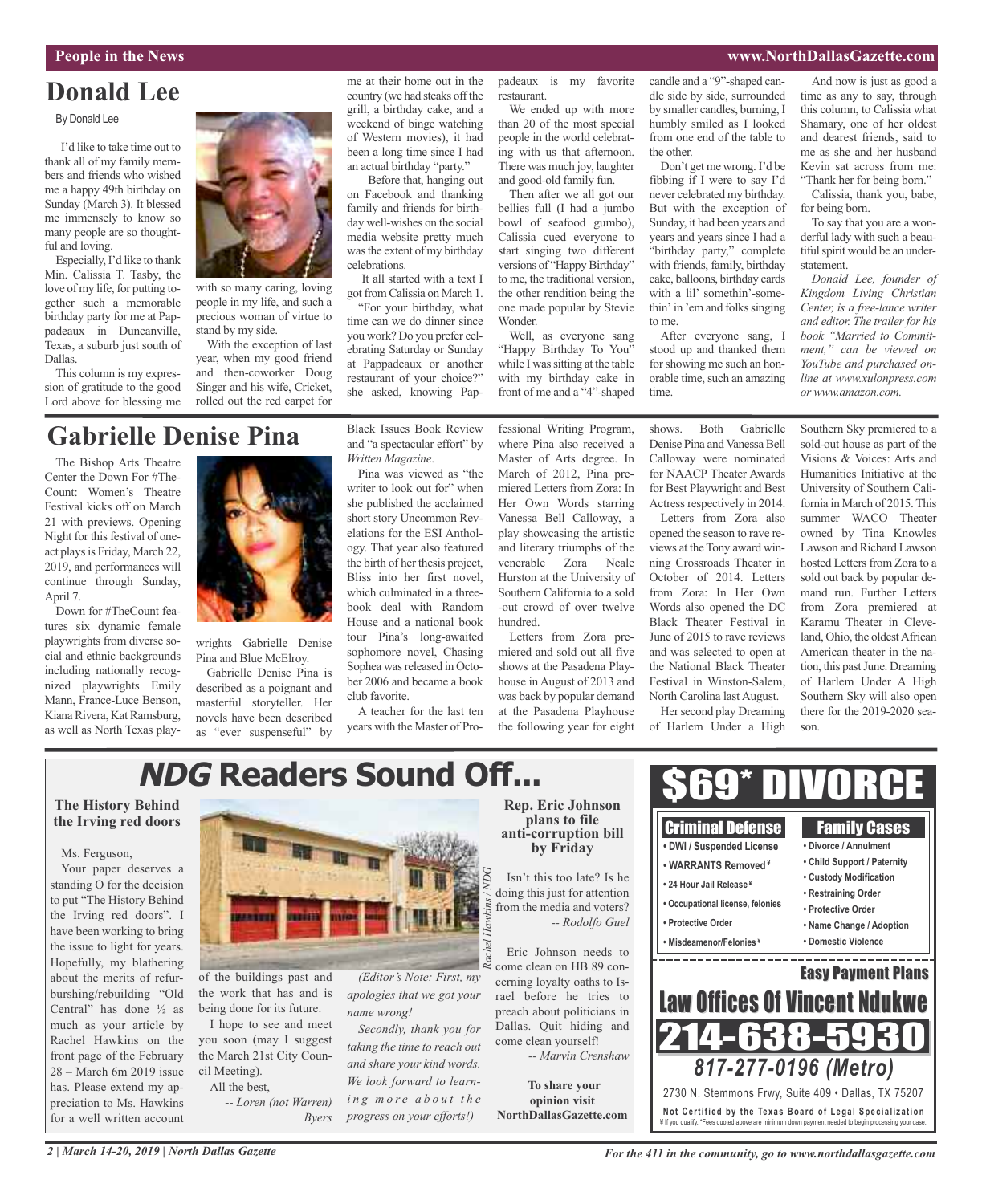#### **www.NorthDallasGazette.com Op-Ed**





*"Do what you say you are going to do ... when you say you are going to do it."*

#### **Publisher's Office:** publisher@northdallasgazette.com

**Sales Department:** marketing@northdallasgazette.com 972-509-9049

#### **Editorial Department:** editor@northdallasgazette.com

#### **Online:**

www.NorthDallasGazette.com www.twitter.com/NDGEditor www.facebook.com/NorthDallasGazette www.pinterest.com/NDallasGazette www.instagram.com/NorthDallasGazette

### STAFF

**Religious/ Marketing Editor** *Shirley Demus Tarpley ("Sister Tarpley") NDG* **Senior Columnist** *Ed Gray* **Columnist** *A.D. Jenkins* **Contributing Writers** *Tiffany Gilbert Jackie Hardy Rachel Hawkins Angela Loston Jacquinette Murphy Dwain Price Terri Schlichenmeyer Nicole Scott David Wilfong*

**Chairman Emeritus** *Jim Bochum 1933 – 2009*

**Published By** *Minority Opportunity News, Inc.*

> **Editor** *Ruth Ferguson*

**Web Master** *Todd Jones*

**Community Marketing** *Nadina Davis*

**Account Executive** *LaRoyce Jones*

> **Production** *David Wilfong*





*in July 1991, by Mr.Jim Bochum and Mr.Thurman R. Jones. North Dallas Gazette is a wholly owned subsidairy of Minority Opportunity News, Inc.*

### **Environmental justice and BlueStar Recycling**



I recently visited my friend Marsha Jackson regarding an environmental concern causing her great distress and health issues. Ms. Jackson is living next door to a hazardous dumping ground. This is not surprising as Dallas has had a long history of applying discriminatory zoning methods in disposing of hazardous materials.

The McCommas Landfill operated by the City of Dallas is a stone's throw away

By Congresswoman Eddie Bernice Johnson

During the most recent congressional election I joined my colleagues in the House of Representatives in making a promise to voters that our political agenda would have as a priority making government more responsive to the will of the people, and that we would work to restore voting rights.

A major step in making good on those promises was made recently when legislation that I co-sponsored was passed in the House of Representatives. Called 'For the People Act', the measure would make Election Day a holiday for federal employees, giving them amble opportunity to vote.

Additionally, the legislation would expand voting rights for American citizens, usher in campaign finance

from her home. The City of Dallas operates the largest landfill in the state of Texas, and the 15th largest landfill in the United States.

Now its never a good thing to live close to a landfill, just not a good way to spend your morning while sipping coffee.

In addition to living within a walk to the landfill, she now lives next door to Shingle Mountain.

Shingle Mountain sounds exotic. It conjures up images with perhaps a duckfilled lake surrounded by daffodils. However, it is far from that, it is a mountain of crushed shingle debris from Dallas rooftops. The mountain is next to a stag-

nant reservoir of smelly water.

This mountain has grown with a rapid pace that has defied logic and gravity. What goes up continues to rise. With each foot of shingle debris, the debris emits compounds of poisons that contaminate the air and the water source, and is causing the Jackson family health concerns.

During my interview with Ms. Jackson, I noticed her physical discomfort. Ms. Jackson coughed and complained of her shortness of breath. While complaining about her physical ailments, she also expressed the lack of civic concern from her elected officials.

The construction of Shingle Mountain continues today, despite Ms. Jackson's calls of help. The black and brown communities of Dallas have consistently waited on answers to their pleas for help.

The answer to Marsha Jackson is that she needs a mask to cover her face from poisonous emissions. Beware of your neighbors next door if they are like BlueStar Recycling. We must champion environmental justice for all. We must make sure that when cities zone, they zone for good business and good health.

I am Ed Gray and this is Straight Talk.

### **Government for the people**

reform and expand ethics laws. Every single Democratic member in the House of Representatives voted for the measure, while every Republican voted against it.

Americans are owed a transparent government and should know how candidates that propose to govern them handle their own finances. The measure would require the president and the vice president to make public ten years of their federal income tax filings. In fact, every candidate for the White House would have to do the same.

Unfortunately, special interest groups have excessive influence in our government. The measure addresses this by requiring that certain t political action committees and non-profits that contribute to candidates reveal the names of donors that contribute more than \$10,000.00.

The legislation focuses on

#### government reforms we badly need in our election system. It modernizes our voter registration methods and prohibits state governments from purging their voting rolls. It ends the practice of gerrymandering by establishing bi-partisan commissions that will decide the boundaries of congressional districts.

I believe that Republican members of the House that voted against the legislation acted against the will of the American people who in poll after poll say that they want more transparency in government, and want free and fair elections.

Our democracy should be guided and driven by the American people. It should not be controlled by a few who are able to put millions of dollars into the election process without anyone knowing who they are, and what they stand for.

The Senate majority leader has indicated that he opposed the reforms in the House legislation and would not bring it to the floor of the Senate. That he does at his own peril, and that of his party.

The last national election that resulted in a democratic majority in the House of Representatives demonstrated that people want change. It also showed that they were allied with the legislative reforms that the Democratic Party recommended, especially those outlined in the legislation that we passed.

*Eddie Bernice Johnson represents the 30th congressional district of Texasin the United States House of Representatives. She also chairs the Science Committee in the House.*

### **Congressional appropriators invest in rural business**

By Cora Fox Center for Rural Affairs

Across rural America, small businesses are the heart of main street. From local coffee shops to the hardware store, these businesses employ local residents, provide important services to the community, and serve as anchors for their local economies.With the Consolidated Appropriations Act of 2019 passed on Feb. 15,Congress has made an investment

in rural small entrepreneurs nationwide.

The Rural Microentrepreneur Assistance Program is a federal program that provides grants to organizations so they can provide lending and technical assistance to rural small businesses. This program fills a gap where otherwise rural entrepreneurs often struggle to access these crucial services and capital.

After the final 2018 farm bill was passed in December, the Rural Microentrepreneur

Assistance Program was given authority to operate, but was left without mandatory federal funding.Without mandatory funding, the future of this program hinged upon discretionary funding from Congressional appropriators, which requires renewal each fiscal year.

After months of dialogue between members of Congress, rural small business owners, and others, appropriators and appropriations committee staff in the U.S.

House and Senate included \$3 million in discretionary funding for the Rural Microentrepreneur Assistance Program in the final spending deal for this year.

This is a win for rural America and the small business owners who invest in their communities every day.

With this funding, Congress has shown that rural small businesses and the communities they serve are worth the investment.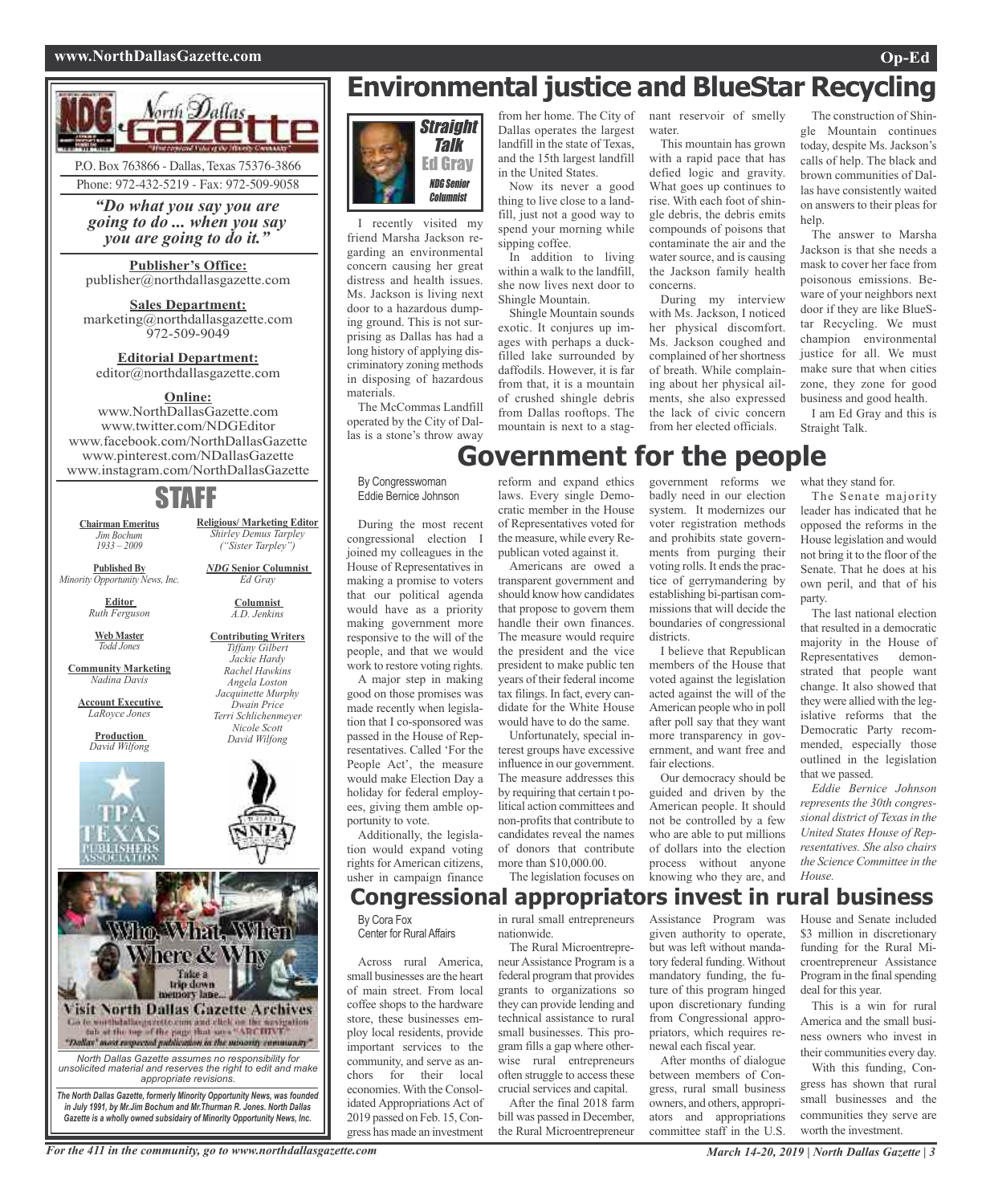#### **Health www.NorthDallasGazette.com**

### **March is National Kidney Month**

DaVita Kidney Care recently hosted U.S. Rep. ColinAllred at DaVita Renal Center of North Dallas to kick off National Kidney Month in March. He met with dialysis patients and caregivers to talk about health care and support needs for those suffering from kidney failure. 31 million Americans are living with chronic kidney disease, and 1 in 3 U.S. adults is at risk for developing the disease, which causes the grad-

ual loss of kidney function. African Americans are at increased risk of developing this disease. Most people living with kidney disease don't know it until the disease has progressed to an advanced stage. Once a person has reached stage five, their kidneys have failed and they need dialysis or a kidney transplant to survive. There are currently 62,000 Texans living with kidney failure.

Patients on dialysis are one of the sickest and most vulnerable patient populations in the health care system, often suffering from other chronic conditions such as diabetes or hypertension. Their complex care needs can make it difficult for patients to manage their health and various care plans.

An overwhelming majority of people with kidney failure rely on Medicare's ESRD benefit to cover their health care needs. DaVita and many in the kidney care community are hoping to work with policymakers like Rep. Allred to pass legislation that would allow dialysis providers to manage patient care both inside and outside of the dialysis center—or employ a coordinated care model—for all Medicare patients.

Know your risk: Take a risk quiz at DaVita.com/KidneyAware to find out if you are at risk for kidney disease in less than 60 seconds.



*Congressman Colin Allred made a recent visit to the DaVita Renal Center of North Dallas to learn about issues relating to kidney health. Pictured above are (left to right) Marissa Dunlap, DaVita Facility Administrator; Allred; Jill Nichols; DaVita Regional Operations Director; and Dr. Robert Farkas, DaVita Medical Director (Courtesy photo)*

### **Boosting muscle strength can lower diabetes risk**

By Angie Hunt Iowa State

In a new study of more than 4,500 adults, researchers found that moderate muscle mass reduced the risk for type 2 diabetes by 32 percent. The benefits were independent of cardiorespiratory fitness. Higher levels of muscle strength did not provide additional protection.

Of the 30 million Americans with diabetes, 90 to 95 percent have type 2, according to the Centers for Disease Control and Prevention.

#### **What's The Right Amount?**

The results are encouraging because even small amounts of resistance exercise may improve muscle strength and help prevent type 2 diabetes, says DC (Duck-chul) Lee, associate

professor of kinesiology at Iowa State University and corresponding author of the study, which appears in Mayo Clinic Proceedings.

It's difficult, however, to recommend an optimal level because there are no standardized measurements for muscle strength, he says.

"Naturally, people will want to know how often to lift weights or how much muscle mass they need, but it's not that simple," Lee says.

"As researchers, we have several ways to measure muscle strength, such as grip strength or bench press. More work is needed to determine the proper dose of resistance exercise, which may vary for different health outcomes and populations."

Study participants completed chest and leg presses to measure muscle strength.

Researchers adjusted those measurements for age, gender, and body weight as potential confounders—an example of why researchers say it's complicated to provide general recommendations.

For the study, researchers analyzed data from the Aerobics Center Longitudinal Study, collected at the Cooper Clinic in Dallas.

The current study is one of the first to look at the risk of type 2 diabetes and muscle strength, separate from cardiorespiratory fitness. Participants ranged in age from 20 to 100 years old. The researchers required all participants to complete initial and follow-up exams.

Moderate strength reduced the risk of type 2 diabetes regardless of lifestyle choices such as smoking and drinking, or health issues such as obesity and high blood pressure, says Angelique Brellenthin, a postdoctoral researcher in kinesiology.

While several factors contribute to muscle strength, resistance exercise is important, she says. Information on resistance exercise wasn't available for most participants, with the exception of a small group, which showed a moderate correlation between muscle strength and frequency or days per week of resistance exercise.

#### **Better Than Nothing**

Previous research suggests that resistance training improves glucose levels and reduces waist circumference—an indicator of excess fat associated with type 2 diabetes and other health issues, Brellenthin says.

"You're not necessarily going to see the results of resistance training on your

bathroom scale, but there are several health benefits," Brellenthin says. "It may help lower your risk for type 2 diabetes even though you do not lose body weight, and we know maintaining muscle mass helps us stay functional and independent throughout life."

Based on self-reports, only 20 percent of Americans meet the guidelines (two days a week of muscle-strengthening activities) for resistance exercise, Brellenthin says.

While data for the study are not sufficient to provide suggestions for weight training, some is better than none. You don't need a gym membership or expensive equipment to start. In fact, you can start at home by doing body-weight exercises.

"We want to encourage small amounts of resistance training and it doesn't need to be complicated," Brellenthin says. "You can get a good resistance workout with squats, planks, or lunges. Then, as you build strength, you can consider adding free weights or weight machines."

Additional researchers are from the University of South Carolina; Pennington Biomedical Research Center; and Ochsner Clinical School-University of Queensland School of Medicine.

*Source: Iowa State University*

### **CASH TODAY!!!**

Fair Price Offer For Oil and/or Gas Royalty Small "NET" Revenue Interest



Friall: inquiries1909@gmail.com

### **Parkland quality improvement programs recognized by The Joint Commission**

"First do no harm" is a fundamental principle of the medical profession dating back to the time of Hippocrates, the ancient Greek physician regarded as the father of medicine. While modern medicine has evolved in effectiveness and complexity thanks to advanced technology, medicines and treatments, the essential maxim remains – that healthcare should, above all, be safe.

National Patient Safety Awareness Week, sponsored by the Institute of Healthcare Improvement and this year observed March 10-16, highlights the efforts of healthcare providers across the country to prevent medical errors and avoid adverse effects to patients. At Parkland Health & Hospital System, it's also an opportunity to nurture and celebrate grass-roots innovations in quality and

safety initiated by Parkland staff.

"Patient safety is everyone's responsibility at Parkland, regardless of their role in the organization," explained Karen S. Garvey, BSN, MPA/HCA, DFASHRM, CPHRM, CPPS, Vice President of Safety and Clinical Risk Management. "Quality care, patient safety and improving the patient experience are our top priorities

and we want to recognize those at Parkland who embody this commitment to patient safety every day."

Throughout the week, Parkland recognizes staff and teams that have been identified by their peers as "Patient Safety Champions" who have led innovative projects to improve patient safety. Some of these champions have also submitted posters showcasing depart-

See PARKLAND, Page 5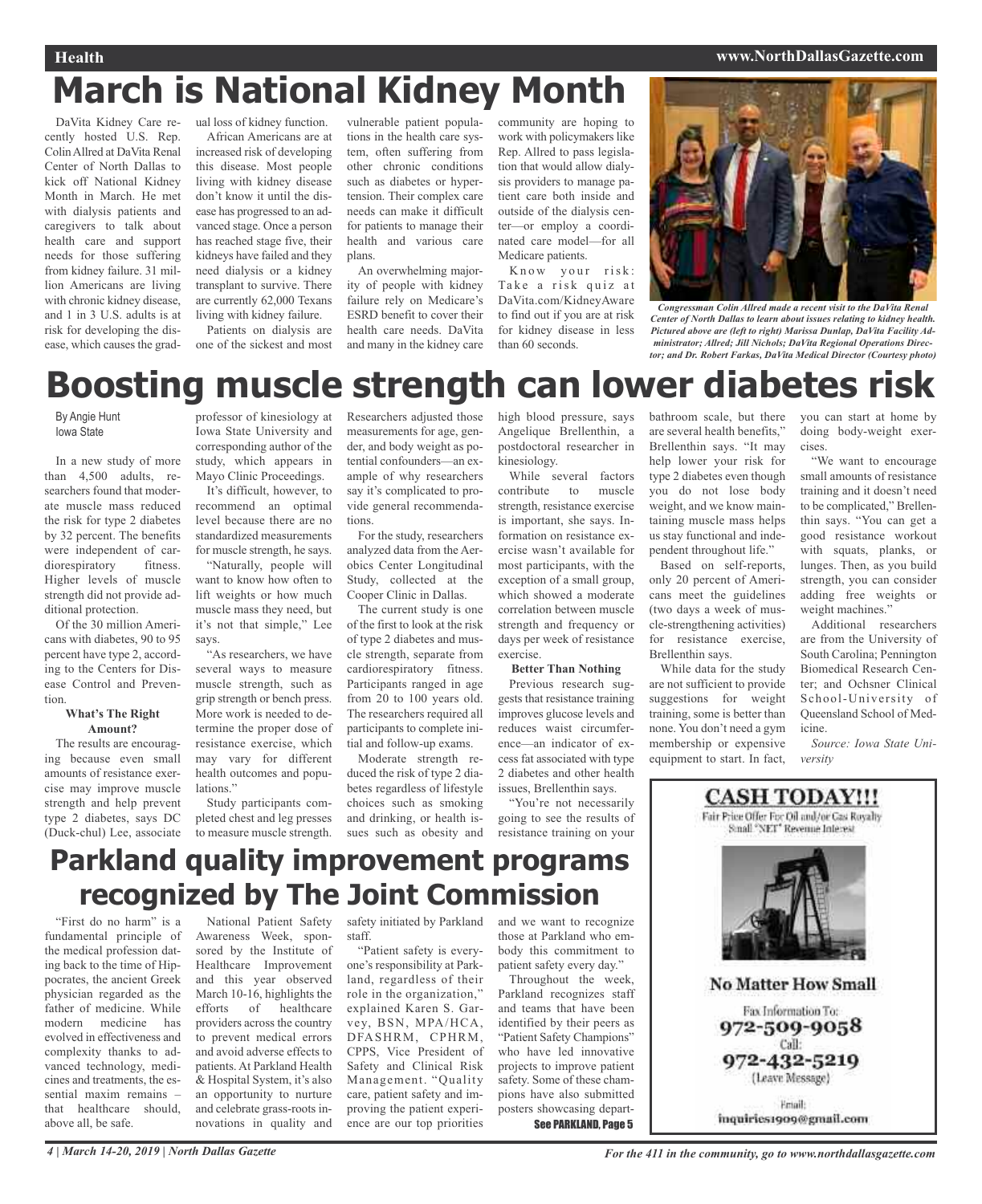### **DART GoLink expansion, new on-demand service in downtown Dallas and other adjustments coming March 25**

The newest improvements at Dallas Area Rapid Transit (DART) feature an on-demand curb to curb service called GoLink in six servicearea neighborhoods. The change, which takes effect on March 25, replaces DART On-Call and lets customers book their trips previously served by DART On-Call, enables customers throughout the system to book trips with the GoPass<sup>®</sup> app.

GoLink enhances and expands DART On-Call zones and introduce service to previously unserved or underserved areas, including Farm-



ers Branch, Glenn Heights, Lake Highlands, Lakewood, North Dallas, Highland Park and University Park.

Customers can download DART's free GoPass app from the App Store or Google Play, select 'Plan' within the app and enter their location and destination. GoLink will appear as a choice if available in that area. Customers with the app can also purchase their ticket. Customers without a smartphone can still book a trip by calling 214-452-1827 at least 30 minutes in advance Monday through Friday, 4 a.m. to 8 p.m.

Day passes are offered for sale on board; however, you can ride GoLink at no additional cost with any valid DART pass. Additional GoLink information can be  $f$ ound www.dart.org/golink.

#### **D-Link eliminated**

Route 722, known as the D-Link circulator in down-

available after 1 p.m. at Southwestern Boulevard, Lovers Lane, Milton Street and University Boulevard.

town Dallas, will be discontinued. It will be replaced with a new downtown GoLink mobility on-demand service costing customers \$1 for a one-way trip.

The service will be funded jointly by DART, Downtown Dallas Inc., and the City of Dallas and cover the West End, Perot Museum, Klyde Warren Park, Arts District, Dallas Farmers Market, Deep Ellum, Convention Center and Main Street District seven-days a week from 10:30 a.m. to 9:30 p.m. This new downtown Dalarea compared to the previousfixed route D-Link. Customers will ride on an accessible vehicle provided by DART that is available only through the free GoPass app. **Check Your Schedule**

las zone significantly increases the available transit

Two other bus route changes will also occur on Mar. 25. Northbound service between Pennsylvania Ave. and Warren Ave. on Route 2 will be moved from Harwood Street to the IH-45 service road, and the detour routing along Ross Ave. and Washington Ave. between Hall Street and Lemmon Ave. will become a permanent part of Route 31.

**Community**

Additional schedule adjustments will be made to routes 21, 42, 35, 52, 63, 76, 84, 111, 161, 208, 283, 347, 372, 378, 402, 403, 405, 410, 475, 527, 536, 549, 574 and 749.

Customers should look for new timetables and schedules before Mar. 25. They can also call DART Customer Service at 214.979.1111 or go online to DART.org/servicechange for more details.

### **Detours planned to deal with St. Patrick's Day celebration crowds**

Please be advised the following events, St. Paddy's Day Dash Down Greenville, Dallas St. Patrick's Day Parade and Festival, St. Patrick's Day Concert, St. Patrick's Day Block Party, are scheduled for Saturday, March 16. Event organizers expect about 90,000 people in attendance.

Road closures related to these special events will impact traffic around Greenville Avenue from Park Lane to

Vickery Boulevard between 6:30 a.m. to 8 p.m. Detours available for southbound and northbound travel at GreenvilleAvenue, Skillman Street, McMillan Avenue and Central Expressway.

Residents and businesses located between Central Expressway and GreenvilleAvenue should utilize entrances and exits west of Greenville Avenue.

For the parade, four pedes-

trian crossing points will be

#### **St. Paddy's Day Dash Down Greenville 5K** The 5K race starts at 8 a.m.

at 5200 Greenville Ave. (south of Lovers Lane). It will proceed north on GreenvilleAvenue, turn right onto Caruth Haven Lane, turn left onto Southwestern Boulevard, turn right onto Skillman Street, turn right

onto East University Boulevard, and turn right onto Greenville Avenue on the northbound curb lane and return to the start/finish line.

For more information visit www.runproject.org/dashdowngreenville **Dallas St. Patrick's Day**

#### **Concert**

Starting at 9 a.m. the parade street closures will be in full effect for Greenville Avenue from Park Lane to

Additional street closures include the closure of the far northmost end of Matilda Street to Ravendale Lane and Ravendale Lane from Matilda Bridge to Matilda Street. Greenville Avenue North of Mockingbird will open to traffic at approximately 4 p.m. The concert ends at 7 p.m.

For more information visit www.dallasstpatrickspa-

#### **St. Patrick's Day Block Party**

The annual St. Patrick's Day Block Party will take place between the 2800 and 2900 block of Greenville Ave. Northbound and southbound traffic on Greenville Avenue will be detoured east to Matilda Street.All closures will take place from 8 a.m. to 8 p.m. Several streets will be designated one-way. Visit www.lowergreenvilleblockparty.com for more details.

### **PARKLAND**, continued from Page 4

ment safety initiatives that contribute to enhancing patient, staff or visitor safety. Additionally, the week encompasses safety-focused games, a safety fair and hosting a nationally known guest speaker, Thomas Lee, MD, Chief Medical Officer at Press Ganey.

In July, The Joint Commission (TJC) added a new requirement for healthcare organizations nationwide to its 2019 National Patient Safety Goals (NPSG) to address suicide prevention. The Joint Commission is an independent, not-for-profit group in the United States that administers voluntary accreditation programs for hospitals and other healthcare organizations.

TJC recognized Parkland for its unique universal suicide risk assessment program that was introduced in 2015 to provide suicide risk screening for all patients ages 10 and up accessing Parkland services, both inpatient and outpatient. Parkland was the first major healthcare system in the nation to introduce a universal

suicide screening tool. Other notable quality and safety initiatives underway at Parkland include efforts to improve the safety and quality of care for behavioral health patients, including:

• RIGHT Care Team – a collaboration with the Dallas Police Department, Dallas Fire-Rescue and Parkland social workers providing rapid response to mental health emergency calls in south central Dallas, diverting mental health patients from area emergency rooms and jails by stabilizing them on the scene and getting them to the appropriate preventive and intervention services that can meet their healthcare needs

ment Intervention for Environmental/Patient Safety) Team – mental healthtrained police officers assist staff providing care to high-

• Behavioral Emergency Response Team (BERT) – specially trained staff deescalate potentially violent situations involving individuals who may compromise their own safety or that of others.

patient safety as much more than preventing harm to those we serve," Garvey said. "It is the cornerstone of our mission – to provide quality care with compassion to our patients in the hospital and neighborhood health centers, and the entire community."



risk patients

"At Parkland, we view

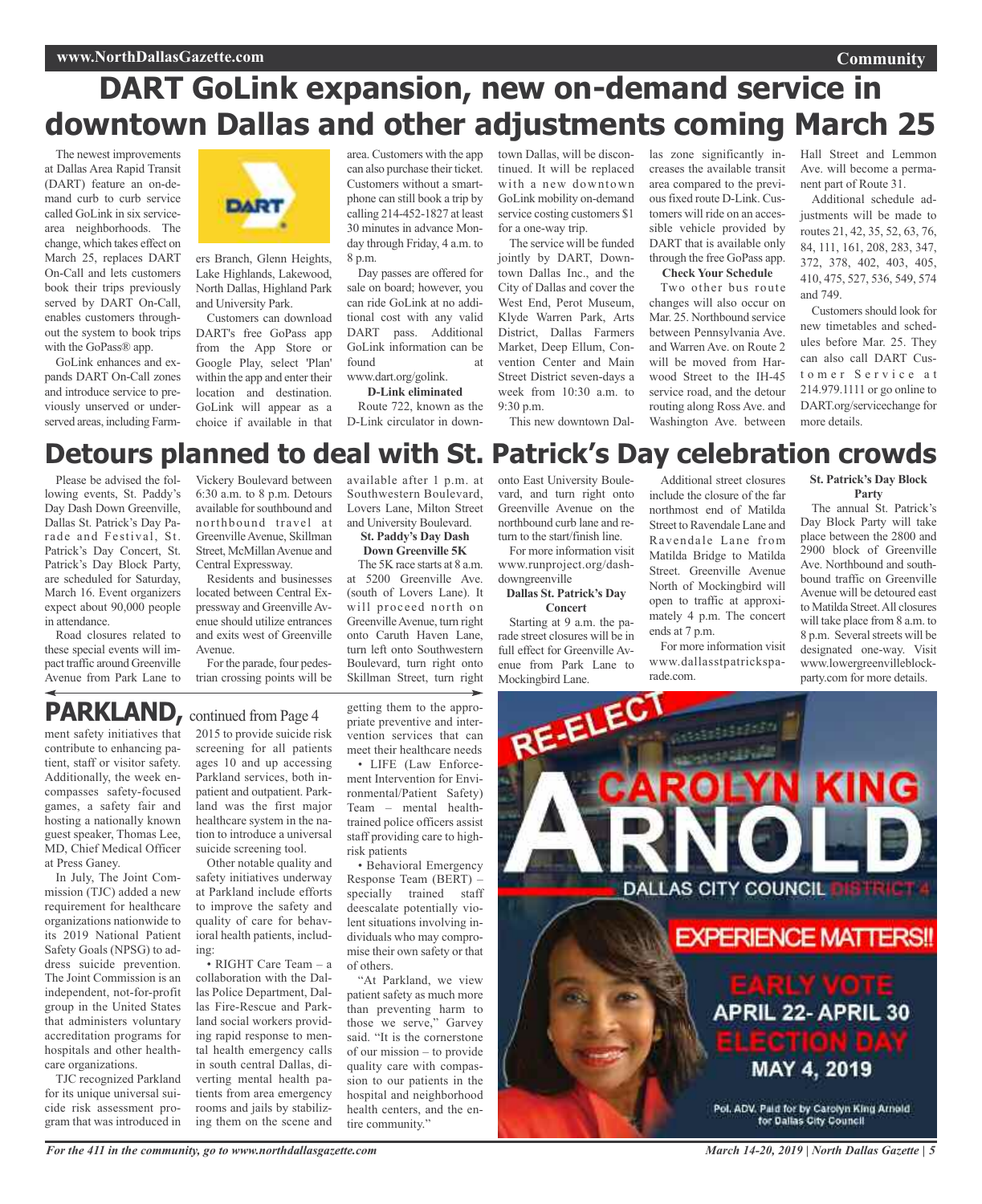### **Student-athletes, partners and literacy are springing forward in District 6**



Schools in the southwest quadrant of Dallas ISD are often recognized for their stellar basketball, football and track and field programs. But, thanks to a wave of high-performing student-athletes, District 6 is on the map in wrestling too. The Kimball High School boys wrestling team won the recent District Wrestling Championship and the following students competed in the State Wrestling tournament in Cypress, Texas: • Destiny Miles, Justin F. Kimball HS

• Ki'Aundra Green, Justin F. Kimball HS

• Frederick Hardy, David W. Carter HS

• Dominique Ford, Justin F. Kimball HS

From the mat to the court, District 6 student-athletes are making big moves – Nothing shapes character and sportsmanship like healthy competition among peers. After a competitive game against Long Middle School, the Atwell Archers won the Dallas ISD Middle School Boys City Basketball Championship. These middle school ballers signal

a bright road ahead for the high school teams in District 6. And I eagerly look forward to future wins both on and off the court.

Success beyond the courts and fields is a primary objective for Dallas ISD athletic programs – Coaches, teachers and parents partner across the district to ensure that athletic involvement complements each student's education. I'm always encouraged to see the results of this type of collaboration in District 6 in students like Dayanara Chavez, a senior at Justin F. Kimball High School. Chavez is one of the five student-athletes in the district to win a \$10,000 college scholarship from the Nancy Lieberman Charities. She will be honored at Nancy Lieberman's 2019 Dream Ball Gala where Julius "Dr. J" Erving and Ice Cube will be the keynote guest.

Student-athletes aren't the only ones benefiting from generous partners in education – The students at two District 6 schools are set to enjoy new classroom libraries, thanks to The Corporate Alliance Resource Exchange (CARE), an alliance of diverse North Texas corporations with a shared goal of creating greater community impact

by combining funds, volunteers and other resources. Forty-seven hundred dollars were donated to provide more than 900 books to R. L. Thornton Elementary School, creating robust classroom libraries for the third-, fourth-, and fifthgrade classrooms. Volunteers from the organizations also "refreshed" the school library by giving it a fresh coat of paint and worked with teachers to sort the books into bins for their classroom libraries.

At Barbara Jordan Elementary School, \$4,200 were donated to purchase books for K-5 classroom libraries, totaling more than

1,200 books. The donated funds were also used to create a fairytale-themed reading area in the school library, complete with reading thrones, a beanstalk table, and a dragon-covered display case.

Read For Me – Finally, I'd like to encourage families to attend Read For Me, a free, interactive literacy event for all grade levels featuring activities, authors, guest speakers, and more. The fun-filled event will be Saturday, March 23 from 8 a.m. to 1 p.m. at W.H. Adamson High School.

Learn more and register at: www.dallasisd.org/readforme.

#### **U.S. Rep. Colin Allred announces Congressional Art Competition** tion.

Congressman ColinAllred (TX-32) has announced the 2019 Congressional Art Competition for Texas'32nd Congressional District. High school students residing in the 32nd Congressional District of Texas are invited to participate by submitting original artwork in person or by mail to Congressman Allred's district office in Richardson, Texas.

"I encourage all the student artists across Texas' 32nd District to participate in the 2019 Congressional Art Competition," said Allred. "North Texas is a vibrant community with so much to offer. This competition is an opportunity for students to showcase our region and its young artistic talent."

The Congressional Art Competition is an annual high school art contest sponsored by Members of the House of Representatives. A panel of district artists will select the winner for the district, which will be announced at an exhibition of

all submitted works. The winner will receive two round-trip tickets to attend a reception in their honor in Washington, D.C. this summer. In addition, the winning artwork will be displayed for one year in the U.S. Capitol, along with artwork from all participating districts from around the country. Runners up will have the option to display their artwork in Congressman Allred's congressional office.

Students who are interested in participating can access the contest rules on Congressman Allred's website at allred.house.gov or call his district office at (972) 972-7949 for more informa-

Submissions are due by April 8 no later than 6 p.m. and can be mailed or delivered to:

Rep. Colin Allred

c/oArt Competition Coordinator

100 N. Central Expressway, STE 602

Richardson, Texas 75080

### **UNT student and mentor develop new tool for cancer research**

A University of North Texas researcher and a 16 year old student are working together to fight cancer with mathematics.

Julia Christina Ayalde Camacho, a student in the Texas Academy of Mathematics and Science and Xuexia Wang, an associate professor and researcher of statistics in UNT's Department of Mathematics, are working together as mentor and student to explore new ways to apply computational biology and statistics to cancer research.

"Working with my mentor, Dr. Wang, has been a great learning experience. She advised me in developing a computer program that predicts the occurrence of secondary central nervous system cancer through ensemble machine learning methods," said Camacho.

Camacho created a computer program that accepts



*TAMS student Julia Camacho explains her project to Charles Conley, chair of the UNT mathematics department, while Camacho's mentor, associate professor Xuexia (Helen) Wang, looks on. (Photo: UNT)*

data from many different patients who survived childhood cancer, learns from that data and predicts the possibility of secondary nervous system cancer as an adult.

Children suffering from cancer were often exposed to radiation therapy, said Wang, a biostatistics specialist in the College of Science. There is a linear relation between the dosage of radiation and the risk of developing secondary nervous system cancer.

But, Wang added, it is not just about radiation. Genetics can also play a role.

"There is significant interindividual variability in the risk for secondary nervous system cancer, which suggests a role for genetic susceptibility. Radiation, genetic variants and patient characteristics are three main types of variables that Julia's program takes into account. Using the available data, the program determines the risk of secondary nervous system cancer for survivors of childhood cancer today. It can do this for individuals as well as groups."

Wang said that advising Camacho on her project and seeing her develop a working program that can help in the fight against cancer makes being a mentor worth it.

"The mentor/student relationship is a key part of any professors' job.

As a tier one research university, we have an obligation to work with students and provide the necessary research experiences needed for a career in academics and industry," Wang said. "It is important for undergrads and, in Julia's case, TAMS students to be exposed to research methods and methodology early. That is why mentorship is so important."

Wang was recently recognized in her role as a mentor by being selected for the Westheimer Science Research Fellows program. The fellowship will enable four undergraduate students, including TAMS stu-

dents who qualify, to work directly with Wang on her ongoing research into pediatric oncology. Each student will spend three semesters working with Wang. For each semester, participants will receive \$2,000 to cover expenses while involved in the program.

Camacho's research project took first place in the 2019 Fort Worth Regional Science and Engineering Fair Computer Science Division, third place in the entire science fair and won three special awards. She received more than \$500 and will advance to both the state and international levels.

Is there something we should know about? **Let us know what's going on. Send your stories, suggestions or other editorial material to: editor@northdallasgazette.com**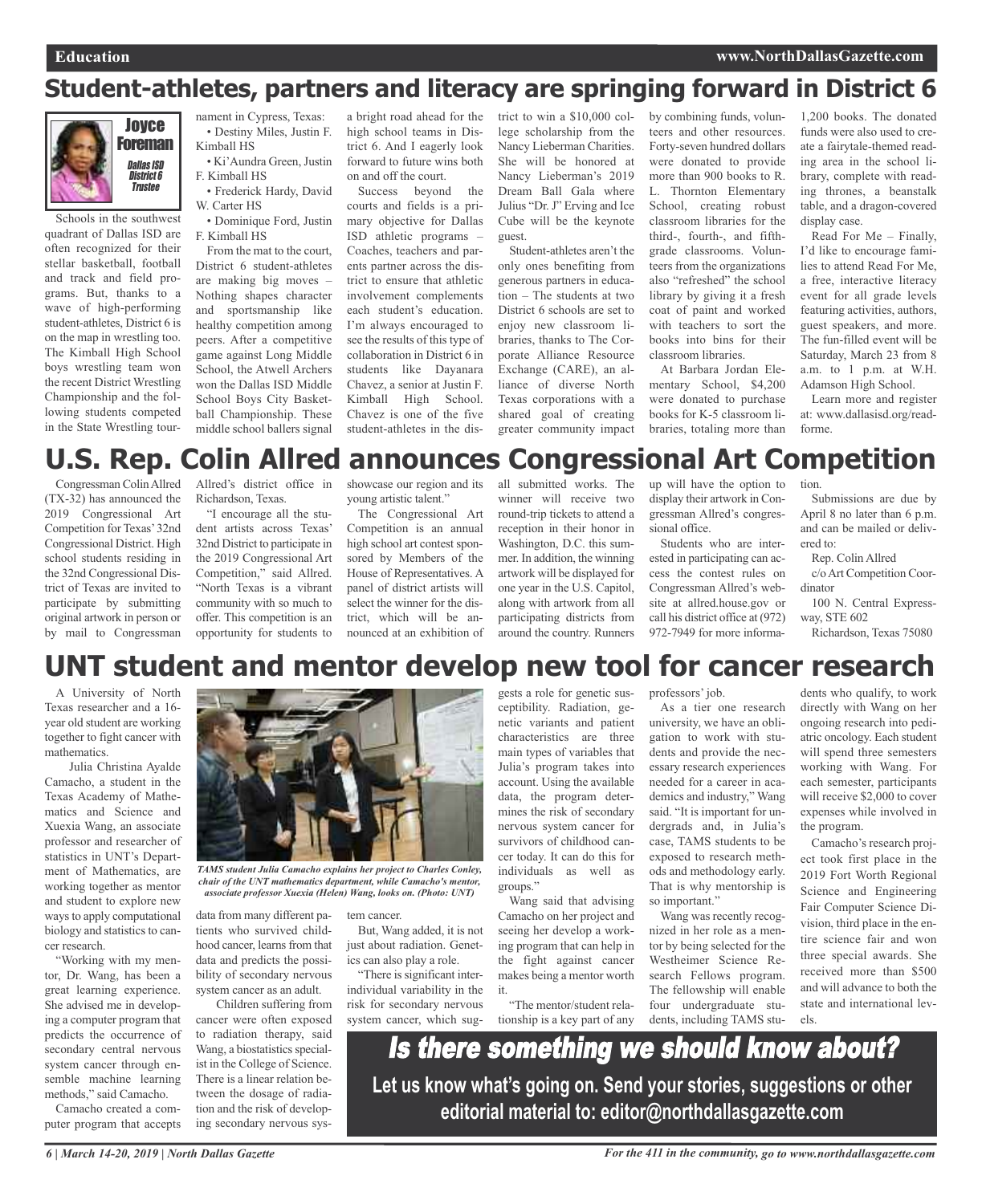#### Carrollton / Irving / Plano

### **Carrollton makes 2019 Top 100 list** of Best Places to Live in America

The City of Carrollton is one of five Metroplex cities to rank on Homesnacks' 2019 "Top 100 List of Best Places to Live in America."

Eight Texas cities made the Top 100 with Carrollton (52) fourth in DFW behind Frisco  $(11)$ , Plano  $(17)$ , and McKinney (23), followed by Irving (96). Round Rock (33), Midland (72), and Austin (76) all made the list, too

o.<br>The common denominator that all good cities have, according to Homesnacks, is great economics, established school systems, a large ratio of employed citizens, and residents earning high salaries. Carrollton has one of the lowest unemployment rates at 3.8 percent lower than Plano's 4.2 percent and Irving's 5 percent.

Carrollton scored an 8 out of 10 on Homesnacks' "Overall SnackAbility" rating. The community's diversity scored the highest at a 10, amenities ranked next with 9.5, followed by jobs and housing both at 8.5, safety and education both scoring at an 8, and com-



muting at a 7.

To determine the best places to live, Homesnacks evaluated 293 of the biggest cities in America with populations over 100,000 per the latest numbers, a low crime rate, a strong workforce, and the best schools. Information was gathered using FBI crime data and the recentlyreleased American Community Survey census data including population density, unemployment rates, adjusted median income, housing vacancy rates, education, and crime rates. Cities were ranked from best to worst in each criterion and averaged in all ranks to create a best-placeto-live index.

Homesnacks specializes in niche reporting and has been professionally ranking cities, neighborhoods, counties, and states across America for more than three years. To date, they have 57 categories and counting. Their self-proclaimed mission is to help people find a place to live that fits them personally.

To view the full survey, visit homesnacks.net/bestplaces-to-live-in-america-1 2 7 6 8 8 .

For more on what makes the City of Carrollton such a great place to live, visit cityofcarrollton.com/awards-accolades.

### **DFW Airport and Dallas Love Field win** accolades for customer service

Customer service at DFW International Airport and Dallas Love Field is among the best in North America, according to Airports Council International.

DFW was named the best among airports serving more than 40 million passengers a year. Love Field received the award for airports with 15 million to 25 million passengers a year.

The Airport Service Quality awards are based on customer service performance indicators and require airports to take part in monthly surveys to qualify. The surveys gauge customer experience in areas like check-in, security, food and drink services, and restroom quality.

"With the recognition from ACI and the Global



Airport of the Year Award from Air Transport World, the industry and our customers are taking notice of our investments in technology, infrastructure and people to transform travel," DFW Airport CEO Sean Donohue said in a statement.

Love Field received a third-place ranking in 2016 a n d 2 0 1 7 b e fo r e w i n n i n g the top honor for 2018.

DFW Airport, which expects 3.8 million passengers to pass through during

spring break, also received the Global Airport of the Year award from leading industry publication Air Transport World in January. The award went beyond customer service to take into account operational efficiency, innovation and other factors.

DFW has invested heav ily in its terminals recently, installing signs that display real-time security waits and completing a \$2 billion makeover of three termi nals.



## **BLACK VIOLIN**

### SATURDAY, MARCH 23 I STRAUSS SQUARE



ATTPAC.ORG | 214.880.0202 GROUPS OF 10 OR MORE MEMBERS GET THE BEST SEATS! CALL 214.978.2858 TO JOIN TOOAY. CALL 214.978.2879 TO JOIN TODAY.

> reliant." **SAT&T CLEME**

For the 411 in the community, go to www.northdallasgazette.com

**March 14-20, 2019 | North Dallas Gazette | 7**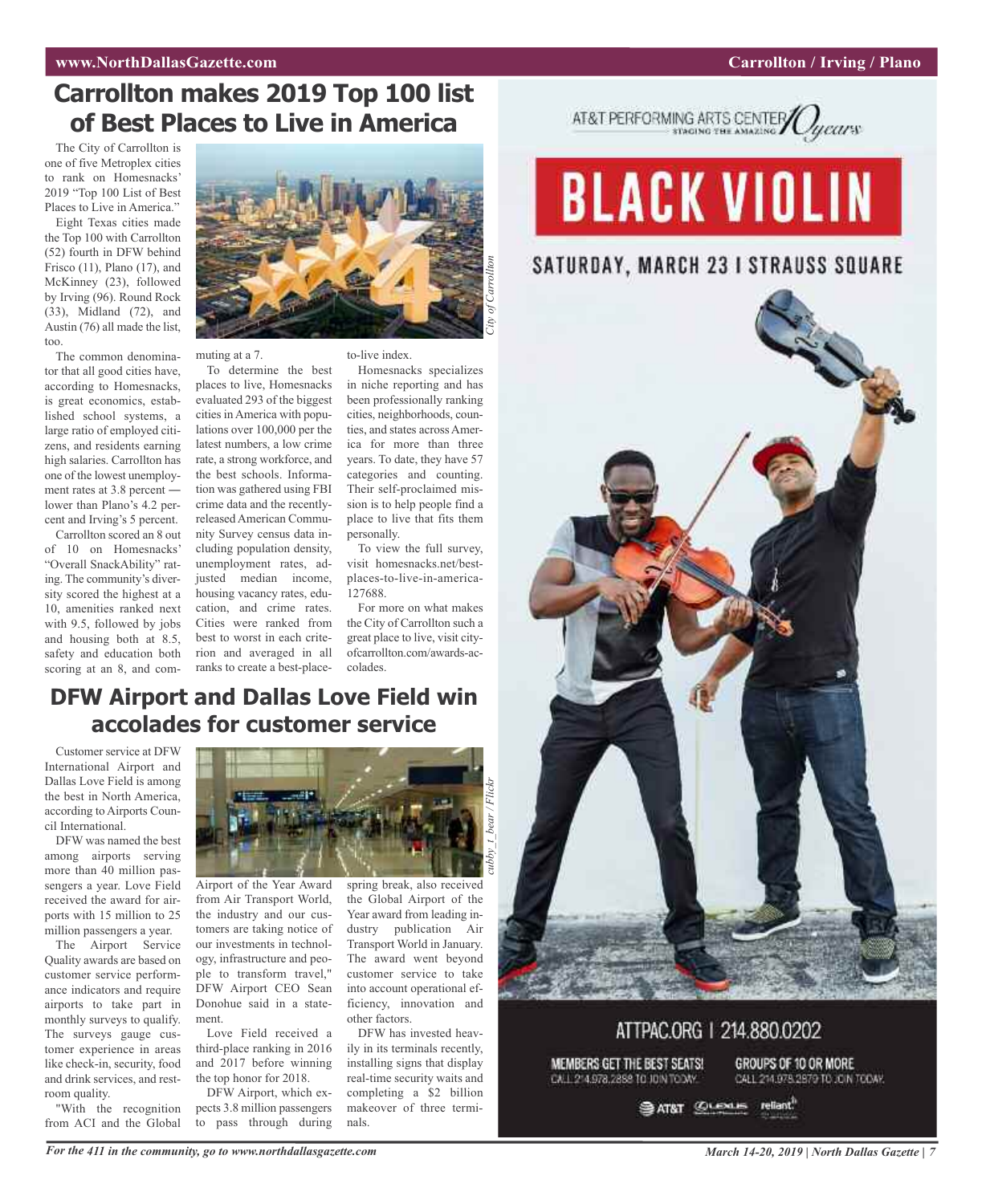#### **City Briefs**

#### **Carrollton**

Expand your mind with the **Spring Break STEAM Fair** on March 15, from 3:30 p.m. to 5:30 p.m. at Carrollton Public Library at Josey Ranch Lake, in Carrollton. This second annual event will provide hands-on experiments from: the University of Texas at Dallas, The Perot Museum, Schneider Electric, and GoEngineer.

#### **Dallas**

The **Wings of Freedom Tour** will be held from March 15 to March 17, from 10 a.m. to 4 p.m. at Frontiers of Flight Museum, in Dallas. View rare WWII bomber and fighter aircraft in this living history exhibit which stops at the Frontiers of Flight Museum as part of a 110-city nationwide tour.

March 8 was the deadline for Texas legislators to file bills for consideration during the 2019 session, resulting in three key proposals from Rep. Eric Johnson, who is also a candidate for mayor in Dallas. The proposed laws focus on leveling the playing

Visitors will not only get a chance to view the interactive displays, they will actually have an opportunity to fly aboard these legendary aircraft. There will be special guests, reenactors and activities for the kids.

Don't miss the opera of **La Bohème**, opening on March 15, from 7:30 p.m. to 10 p.m. at AT&T Performing Arts Center, in Dallas. Puccini's timeless La Bohème combines soaring music and heartbreaking drama to show how love affects the lives of a group of friends. As the fragile seamstress Mimi asks the poet Rodolfo to light her candle, they fall head over heels in love with each other. At the same time, Marcello is falling back into the arms of the feisty and flirtatious

field for publications serving minority communities, fighting corruption in the awarding of government contracts and provide affordable hous-

**Rep. Eric Johnson submits bills on minority-owned**

**newspapers, corruption, and homelessness**

**Provide a level playing field for publications serving minority**

Musetta. It soon becomes clear that Mimi's health is failing, and she and Rodolfo must decide if their relationship can survive the inevitable tragedy ahead. As Puccini's most popular work, La Bohème is a sweeping love story, which balances the heights of romance with the hard truth that happiness comes at a cost. Sung in Italian with English supertitles PG-13. For tickets visit https://dallasopera.org/tickets/.

The first day of the **Cine Mexicano Film Series** will take place on March 16, starting at 9 p.m. at Texas Theatre, in Oak Cliff. The Festival de Cine Latino Americano & Oak Cliff Cultural Center present a five-part film series highlighting prominent Latino filmmakers. Featuring Alejandro González Iñárritu's Amores Perros, Alfonso Cuarón's Y Tu Mama Tambien, Guillermo Del Toro's The Devil's Backbone, Gregory Nava's Mi Familia and Gregory Nava's beloved Selena starring Jennifer Lopez. Tickets start at \$11. For more information visit thetexastheatre.com.

**Civil Discourse Series: Asylum in America** will take place on March 19, at 7 p.m. at Unity of Dallas, in Dallas. Each year, thousands of people leave their homes and seek asylum in the United States. Join them for a discussion on the United States' approach to asylum and the laws that govern this process. Panelists will explore questions

like: What does it means to seek asylum? Who is eligible for this status and why? What standards for asy-

lum applicants are currently in place? Are our asylum laws working in the most effective and efficient ways? Do our asylum laws need to be changed or revised? This panel will be moderated by Jenny Manrique, Multimedia Reporter for Al Día and The Dallas Morning News.

#### **Garland**

Mark your calendar for the **Downtown Garland**

**Lucky 5K** on March 16, from 9 a.m. to 12 p.m. at 509 W. State St Garland. Dress up and bring your family and friends to the Downtown Garland Lucky 5K to help us support Guns & Hoses Foundation of North Texas. The race will begin with a warm up by Coach Bev Sigler from Being Balanced, followed by the Downtown Garland Lucky 5K. The race start on the corner of 6th and W. State St. and end at Intrinsic Smokehouse and Brewery where the awards and after party will take place. Whether you are a professional runner, or just here for the fun, good times are to be had by all. Proceeds from the race will benefit Guns and Hoses Foundation of North Texas.



See BILLS, Page <sup>12</sup> *Rep. Eric Johnson filed three key bills before the deadline for the 2019 legislative session. (Courtesy Image)*



ing.

*Yolanda Williams (center) addresses an audience member's question, while opponents Jaime Resendez (left) and Ruth Torres (right) listen, during the Q&A segment of the Monday Night Politics forum at the African American Museum in Fair Park on March 11. (Photo: David Wilfong / NDG)*

### **COUNCIL,** continued from Page <sup>1</sup>

"The landowners there, they're zoned as agricultural and also housing, a lower tax rate," Atkins said. "If you increase that, you increase the property value and they would be put out, they're overpriced."

Adkins also stated he is trying to find \$5 million for water and sewer infrastructure to keep the project on track to move forward.

For his part, Atkins went through a long list of improvements in the district, and businesses which have located there. According to him, his efforts have both improved the community and created thousands of jobs for residents. Ultimately

#### **communities**

The legislation filed would help to ensure government notices are published in newspapers that largely serve minority audiences.

House Bill 4210 removes a requirement government

he invited audience members to use the Internet to look up the "District 8 Online" website to see a full accounting of what he has done for his constituents.

#### **District 5 race features three first-timers**

The second race featured was the race for District 5, a three-way competition between new challengers, as incumbent Rickey Callahan is not seeking reelection. Jaime Resendez, Ruth Torres, and Yolanda Williams are each vying to take a seat at the horseshoe for the first time.

The subject of charter schools reared its head again, as Torres claimed charter schools are backing her opponents. She views this as part of the profit influence problem in her community.

"I'm running because I'm sick and tired of the status quo," Torres said. "I'm tired of big business coming in and robbing people of equity

notices can only be published in newspapers designated as second-class postal matter. This requirement in current law often prevents governments from publishing their notices in smaller, minority-owned newspa-

… I have a responsibility to my kids and everyone's kids to make things better. I've spent over 20 years fighting on the issues. I've been in Dallas almost 10 years now, and I've been fighting on the issues for at-risk youth, for homelessness, affordable housing. I've been here on

that." Both Torres' opponents denied being backed by charter schools, with Resendez quipping, "If charter schools are supporting me, they need to hurry up and write me that check because I ain't got it yet."

Resendez recently made news when questions of where he resided led to his resignation from the Dallas Independent School District (Dallas ISD) Board of Trustees. However, he had already decided not to seek reelection and instead to run for the District 5 seat on the city council.

"I grew up in Pleasant Grove," Resendez said. "I

grew up around gangs, drugs, and violence. My parents were immigrants. They worked hard to make a living, but still struggled to make ends meet."

His way out was to join the military -- serving in Iraq -- and returning home to pursue a law degree. He said he was proud of his time on the Dallas ISD board, but believes he can make a bigger impact elsewhere.

"Education does not happen in a vacuum," Resendez said. "There are housing issues connected to education, criminal justice issues, economic development, equity; and that's why I'm running for city council and I hope to have y'alls support."

Williams points to her past community advocacy and work on the Parks board as her qualification for the position. A lifelong Pleasant Grove resident, Williams says she put in the work long before considering running. "We know Pleasant Grove is the forgotten city," Williams said. "In 2012 there was the last bond. In 2013 they had redistricting. There were two people from Pleasant Grove fighting for Pleasant Grove. Not one of my opponents on this stage was downtown … We were at city hall at 12, 1 o'clock at night, making sure all of Pleasant Grove got their due share."

During her tenure on the Parks board and Williams claimed she had a special dedication to community rec centers, because, "I was a rec kid." She points to four city parks, including an aquatics center which she claims was originally going to go to another part of the city, as evidence of her diligence and commitment.

Monday Night Politics will continue on March 25 at the African-American Museum in Fair Park, focusing on the District 7 race. The event runs from 6-8 p.m. and is open to the public.

### **www.NorthDallasGazette.com**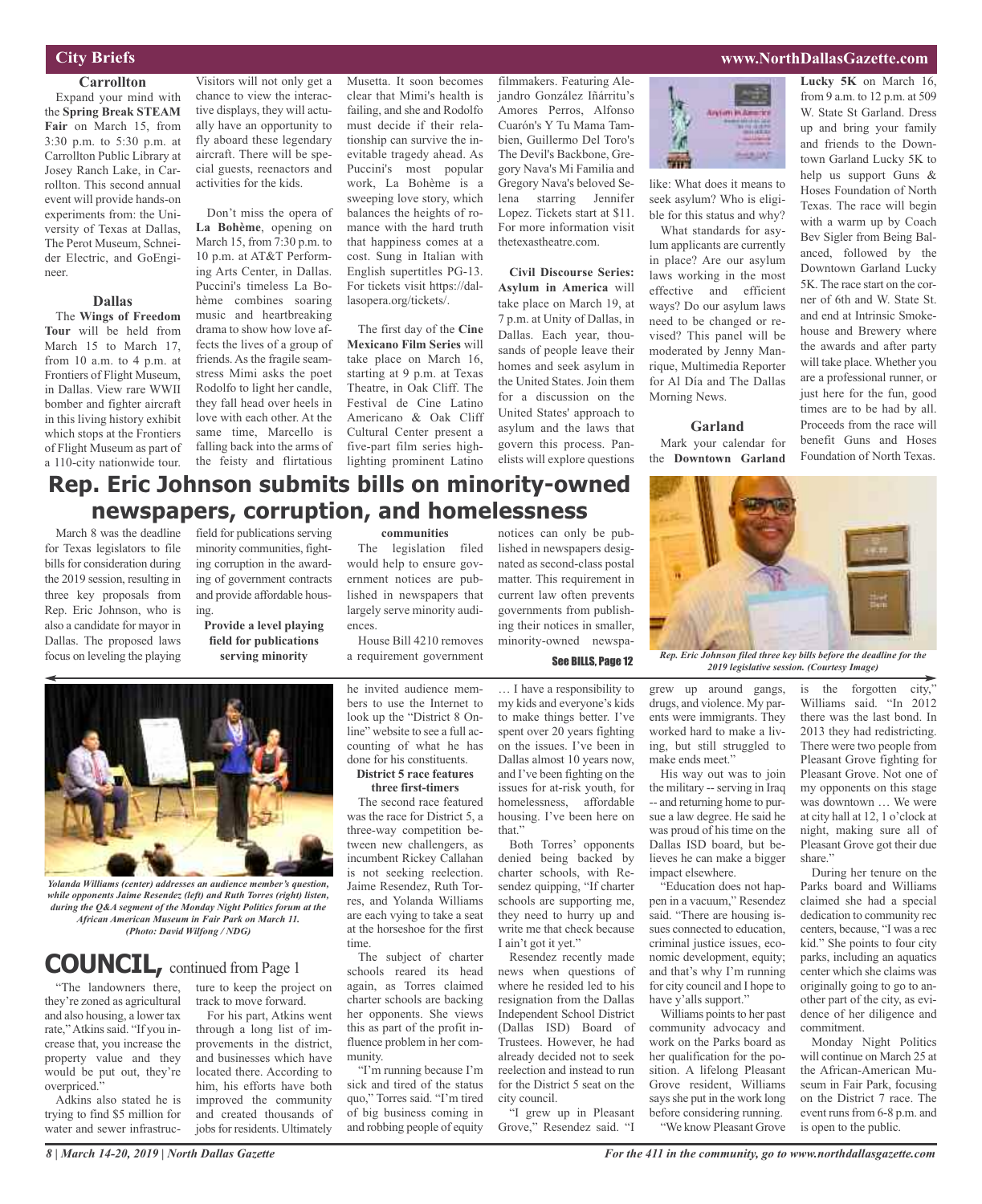### **Win tickets to see Black Violin in Dallas on March 23**

The popular duo Black Violin continue to prove that hip hop and classical music can blend together to make beautiful music. NDG readers have an opportunity to win tickets to their return to AT&T Performing Arts Center stage on March 23 at 9:30 p.m. as part of their Impossible Tour. For an opportunity to win visit our Facebook page and tell us what instrument you played or wish you could play. Make sure you like the post for future updates and join our Facebook community by following the page.

Black Violin is lead by classically trained string players Wil B. (viola) and Kev Marcus (violin). Joining them onstage are DJ SPS and drummer Nat Stokes. The band uses their unique blend of classical and hip-



*Talented duo Black Violin perform in Dallas in March (Image: Courtesy Photo/Colin Brennan)*

hop music, often described to be released late 2019. as "classical boom," to overcome stereotypes and encourage people of all ages, races, and economic backgrounds to join together to break down cultural barriers.

Black Violin is currently writing and recording their next studio album expected

Their last record, Stereotypes, debuted at #1 on the Billboard Classical Crossover Chart and #4 on the Billboard R&B Chart. NPR praised the album and band, saying "their music will keep classical music alive for the next genera-

### **NDG Entertainment: Spring Break, St. Patty's and plenty of tunes this week**

By Tiffany Gilbert *NDG* Entertainment

Enjoy **Spring Break Pop-Up Party** on March 15, from 12 p.m. to 2 p.m. at Hillside Village Shopping Center, in Dallas. Don't miss out on two hours of free activities and entertainment include crafts, face painters, balloon artists, strolling characters, photo booth and tasty treats (while supplies last). A free goody bag goes to the first 200 kids, ages 2 and older, if parents register at the Hillside Village tent. Be sure to register at shophillsidevillage.com/event/springb r e a k - p o p - u p party/2145485926/.

Be sure to attend the annual **Dallas St. Patrick's Parade** on March 16, starting at 11 a.m. on Greenville Avenue and Blackwell St, and end at Yale Blvd/SMU Blvd and 75 Central Expressway, in Dallas. This



*Anthony Hamilton, alongside Leela James, will be performing on March 17 in Fair park. (Image: Ticketmaster)*

event is free and make sure to wear green to not get pinched. For more information visit dallasstpatricksparade.com.

Come watch IBF Welterweight champion **Errol spencer against Mikey Garcia** on March 16, starting at 8 p.m. at AT&T Stadium, in Arlington. To purchase tickets visit seatgeek.com.

Come experience the leg-

**Enter to Win!**

**Ticket Giveaway**

end **Ice Cube & Paul** Wall performing live on March 16, at 8 p.m. at the South Side Ballroom, in Dallas. Tickets start at \$59.50. You can purchase them at concerts1.livenation.com.

**Anthony Hamilton and Leela James** will be performing live on March 17, at 8 p.m. at Music Hall at Fair Park, in Dallas. Tickets begin at \$59.50. To attend please visit 1.ticketmaster.com.

tion." Some of their creative collaborations include Kanye West, Wu-Tang Clan, WyclefJean, Lil Wayne, and Alicia Keys.

The group advocates for educational outreach and in the past 12 months have performed for over 100,000 students in the US and Europe. Black Violin's Impossible Tour will spread the message that anything is possible and there are no limits to what one can achieve, regardless of circumstance.

This show features a spe-of 22 musicians ranging cial performance from the Sidney Lanier Expressive Arts Vanguard 5th Grade Advanced Orchestra, under the direction of Mr. Mark HillegassJr. The orchestra is part of the magnet program at Sidney Lanier and is currently one of three orchestras. The orchestra consists



from 1st to 3rd year players. The orchestra program consists of the 4th Grade Beginner Orchestra, 5th Grade Advanced Orchestra, 6th Grade Beginner Orchestra, and in the future will be adding an intermediate and advanced orchestra to the middle school program.



*NDG Entertainment Ticket Giveaway!!! Visit us on Facebook to win tickets to the the hottest events in Dallas/Fort Worth!!!!*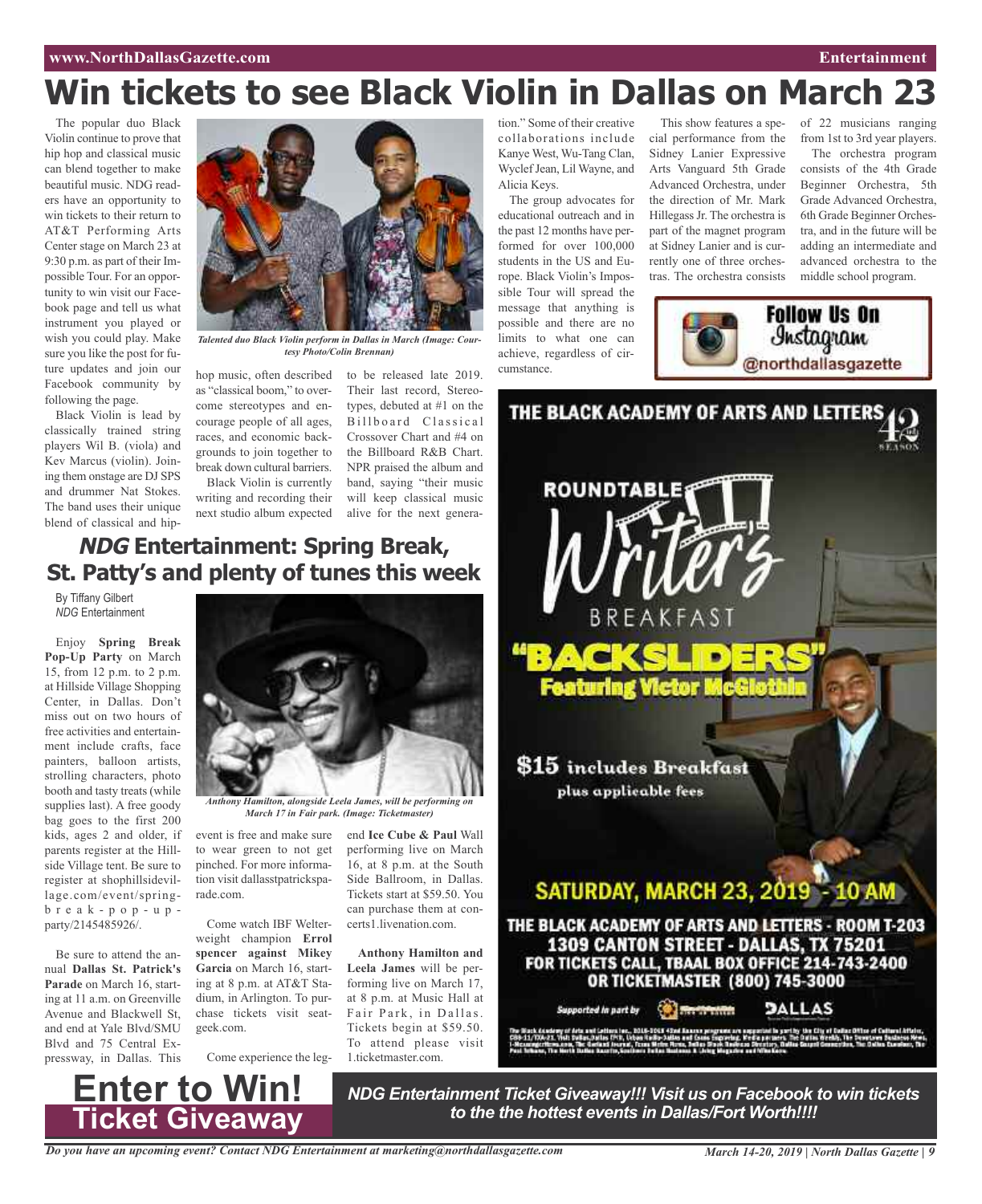### **Al Green's fans can rediscover 'Love and Happiness' on April 26**

*Wikimedia*

The GRAMMY Award winning and Kennedy Center Honors recipient Al Green returns to the stage to perform some of his most iconic hits and fan favorites at his first concerts in more than seven years. Green's powerful and passionate performances of timeless classics such as "Let's Stay Together," Sha-La-La (Make Me Happy) "I Can't Get Next To You," Tired Of Being Alone" and "I'm Still In Love With You," as well as his ability move entire crowds and have them singing along to gospel favorites such as "Nearer My God to Thee," "Precious Lord," "I'll Rise Again" and his rendition of "Amazing Grace," have made him one of the greatest performers of all-time.

Local fans can hear the legendary crooner live on April 26 at The Pavilion at the Toyota Music Factory in Irving. Tickets are available at Live-Nation.com.

With a highly successful



recording and touring career that spans over five decades, Al Green's musical roots originate in Memphis, but he has made an undeniable and lasting impact on music and musicians around the world from R&B, Soul, and Pop to Blues and Gospel. Throughout his career, he has earned a long list of hit albums and singles including his breakthrough release Al Green Gets Next To You in 1970 featuring his first Top 10 hit single "Tired of Being Alone," and 1972's Let's Stay Together which reached No. 1 on the Top R&B Albums chart and No. 8 on the Billboard 200 with the title track hitting No. 1 on both the Hot 100 and Top R&B charts concurrently.

The hits kept coming, Green continued his chart success with back to back hits including 1972's platinum selling album I'm Still In Love With You, 1973's Call Me, featuring the hit single "You Ought To Be With Me," 1973's Livin'ForYou, 1974's gold selling Al Green Ex-

plores Your Mind and 1975's Al Green Is Love, all hitting No. 1 on Billboard's Top R&B chart plus the Top 20 R&B hit albums Full of Fire (1976) and 1977's Have A Good Time. In 1975, Al Green released his platinum selling hits collection Al Green's Greatest Hits which reached top 20 on Billboard's Top 200 and No. 3 on the Top R&B chart, and packed with hits including "Let's Stay Together," "Call Me (Come Back Home)," "How Can You Mend A Broken Heart" and "Tired of Being Alone."

In the 80s, the Reverend Al Green returned to the music he was raised on, and for the next decade, he focused on Gospel music. His first Gospel album, The Lord Will Make A Way, was the album that resulted in the first Grammy of his career. His fans followed his new path and he continued his chart success with 1983s I'll Rise Again, which hit No. 4 on the Top Gospel Albums chart, garnered a Top 10 hit album with Trust In God (1984), and 1987's Soul Survivor, reached No. 1 on the Top Gospel Albums.

His return to pop music with I Can't Stop (2003) and 2008's Lay It Down, put Green back on the pop charts with a No. 9 and No. 3 on the Top R&B chart.

Along with Al Green's commercial success, he continues to receive praise and accolades most recently being celebrated in Washington D.C. at the Kennedy Center Honors in 2014. He received "Lifetime Achievement Award" at both the 2002 GRAMMYAWARDS® and the 2009 BET Awards, and was inducted into the Rock And Roll Hall Of Fame inductee in 1995. He has has won GRAMMY® Awards for the songs: "The Lord Will Make A Way" (1981); "Higher Plane;" (1982) "Precious Lord" (1982); "Ocean Blue (I'll Rise Again)" (1983); "Going Away" (1986); "Everything's Gonna Be Alright" (1987); "As Long As We're Together" (1989); "Stay With Me (By The Sea) (2008); and "You've Got The Love I Need" (2008). He has also received Grammys for his duets with Shirley Caesar for "Sailin' On The Sea Of Your Love" (1984), "Wanna Be Happy?" (2015) with Kirk Franklin and "Funny How Time Slips Away" (1994) with Lyle Lovett.

Today, Reverend Green dedicates his time to his ministry in his hometown of Memphis, TN. In 2018, he recorded and released "Before The Next Teardrop Falls," his first single in almost 10 years.

Considered one of Rolling Stone's 100 Greatest Artists of All Time, with Pitchfork proclaimingAl Green as "The Greatest Living Soul Singer," The Reverend Al Green has become a national treasure and once again hits the road to spread his message of "Love."

### **Legendary songstress Dionne Warwick announces, 'She's Back, ' with her first new album in five years**

(Black Press USA) Legendary Grammy Award winner DIONNE WAR-WICK will release her first new album in 5 years, "SHE'S BACK," on May 10th. Produced by her son Damon Elliot, the album will be released via his Kind Music and Entertainment One (eOne). The lead-off single will be an updated version of the Burt Bacharach/Hal David classic, "What the World Needs Now Is Love," which Dionne recorded during the 1960s.



*Dionne Warwick will begin a highly anticipated concert residency in Las Vegas on April 4, 2019. (Photo: NNPA)*

of new songs as well of re-

In addition to ten tracks makes of pop/soul gems, "She's Back" will be packaged with a bonus disc of Ms. Warwick's 1998 album, "Dionne Sings Dionne," which features her greatest hits, remastered for this package. "She's Back" also includes duets with Kenny Lattimore ("What Color Is Love"), Musiq Soulchild ("Am I Dreaming?") as well as Bone, Thugs & Harmony's Krayzie Bone ("Déjà Vu").

"She's Back" is Ms. Warwick's 36th full-length studio recording, and her first dedicated R&B/soul album in fifty years, since the release of Dionne's stellar 1969 Scepter LP, Soulful, which she co-produced in Memphis with the late Chips Moman (who manned the boards for Dionne's then-label mate, B.J. Thomas).

Ms. Warwick is one of several legends to be chosen to receive one of the Grammy Awards' highest honors this year – the Lifetime Achievement Award. She joins music greats such as George Clinton & Parliament-Funkadelic, Billy Eckstine, Donny Hathaway,

Julio Iglesias as well as Sam & Dave in this bestowed class.

The honorees were mentioned in the Grammy Awards live telecast earlier this month. A separate award presentation ceremony and concert celebrating the honorees will be held the day after the release of "She's Back," on May 11, 2019, in Los Angeles.

Additionally, Dionne will begin a highly anticipated concert residency in Las Vegas on April 4, 2019.

### Greenville Avenue Area Business Association announces 40th Dallas St. Patrick's Day Parade

40 shades of green will envelope the city of Dallas on March 16, 2019 at 11am as the Dallas Mavs St. Patrick's Parade & Festival presented by the Dallas Mavericks will celebrate and commemorate 4 decades of fanfare and revelry. The Greenville Avenue

Area Business Association (GAABA) is rising up to the forty year road with the wind firmly at its collective back with its time honored Dallas tradition for thousands to enjoy the largest St. Patrick's Day Parade in the Southwest. In tribute of festooning Greenville Ave

for 40 years, this year's procession will feature the first Parade president/ founder Tom Stephenson (1979- 1987), who will be joined by every parade president that has served: GAABA Founder, John Ahern (1988- 1990) represented by his daughter Amanda Ahern

Terilli, Valerie Barrett (1991-1997), Jorge Levy (1998-2013) and Kevin Vela (current president).

"Since 1979 Greenville Avenue has radiated pageantry against the backdrop of food, spirits and community and in its 40th year, we are elated that

Mayor Rawlings will be our Grand Marshal," said Kevin Vela, Board Chairman of the GAABA. "Mayor Rawlings has been our city's stalwart since he took office and he is the ideal person to lead our parade down Greenville Avenue and into the next forty

years."

"This is my first year participating with the Dallas Mavericks and I am thrilled to be a part of this proud, long-established event that brings our city together," said Cynthia Marshall Dal-

#### See PARADE, Page 16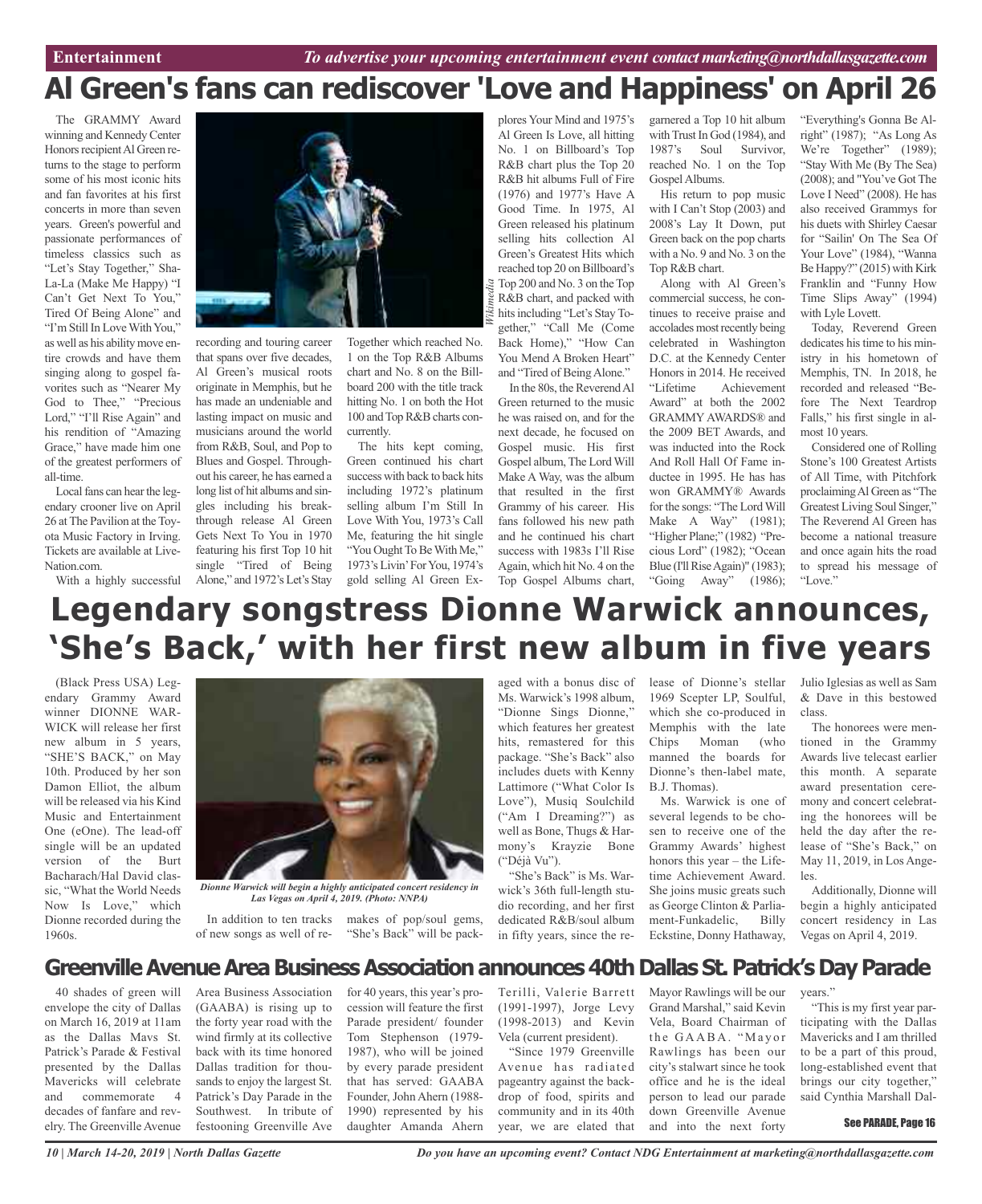### **House Chair Waters leads charge to return consumer protection to CFPB**

#### By Charlene Crowell

On March 7, the House Financial Services Committee, chaired by Congresswoman Maxine Waters marked the first time that the new Director of the Consumer Financial Protection Bureau (CFPB) appeared for a hearing in this capacity. Entitled, Putting Consumers First? A Semi-Annual Review of the Consumer Financial Protection Bureau," the session is the first of two mandated by the Dodd-Frank Wall Street Financial Reform and Consumer Protection Act. Twice a year, CFPB's Director must report to each chamber of Congress.

But before the hearing, other actions signaled that Director Kathy Kraninger would likely be forced to defend both the Bureau's actions and inactions that occurred at the hands of Trump political appointees. Under Mick Mulvaney, CFPB's former Acting Director, a series of actions turned the agency's focus away from consumers, regulation and enforcement to make its policies and structure more favorable to deregulation and business.

One day before the hearing, Congresswoman Waters and other majority members of the Financial Services Committee held a news conference to announce the reintroduction of the Consumers First Act. Initially filed in 2018 by Waters, the 2019 version has the same intent: to block and reverse the Trump Administration's anti-consumer

agenda. This year, Waters has the support of co-sponsoring lawmakers representing 19 states as diverse as California, Florida, Michigan, North Carolina and Virginia. Another boost - the bill is also supported by 51 consumer, civil rights, and labor advocates.

"The bill reverses the harmful structural changes Mulvaney and his deputies made to damage the agency one-by-one," said Chairwoman Waters at the news conference. "We will be asking all of the questions that our members deem necessary to find out whether or not she is on the road to restoring much of the damage that was done by Mr. Mulvaney."

Ohio's Rep. Joyce Beatty, one of the bill's co-sponsors, took direct aim at the Bureau's changed perspective on payday lending adding, "Under Trump's CFPB director Mulvaney, the CFPB has reduced transparency and accountability, weakened enforcement…and became more interested in helping payday lenders who allegedly misled consumers and charged exorbitantly high interest rates, rather than protecting the American consumers they were sworn to serve."

Readers may recall that during Black History Month, Director Kraninger announced the Bureau's intent to suspend the August 2019 effective date of the long-awaited payday rule. After more than five years of public forums, rulemaking, research and thousands of public comments, Direc-

tor Kraninger still intends to begin the rulemaking process anew.

In response, consumer, clergy, and civil rights advocates received updated information from the Center for Responsible Lending that pinpoints state by state, how current triple-digit interest rates (APRs) continue to harm consumers across That claim becomes even more curious when that figure is compared to the actions of more than 40 cities that have adopted some kind of regulation on these predatory loans. In 2011, the City of Dallas led the municipal curbs with an ensuing unsuccessful legal challenge. Fortunately, the Texas Supreme Court upheld the

*"Under Trump's CFPB director Mulvaney, the CFPB has reduced transparency and accountability, weakened enforcement…and became more interested in helping payday lenders who allegedly misled consumers and charged exorbitantly high interest rates, rather than protecting the American consumers they were sworn to serve."*

#### -- Ohio Rep. Joyce Beatty

the country. Regardless of a state's population size or average incomes, the cost of borrowing payday loans remains a debt trap. Further, in states where these loans remain legal, lenders continue to squeeze billions of dollars of fees from borrowers whose annual average earncity's restriction.

Prepared by Charla Rios, a researcher with the Center for Responsible Lending, the updated payday map reveals that in 2019, 31 states charged 200 percent APRs or higher on payday loans. Of these, 18 states have APRs of 400 percent or more, three more – Idaho, Nevada, and Texas charge in excess of 600 percent.

ings are \$22,500.

The Lone Star State can rightfully claim one other distinction: its 661 percent APR is the nation's highest.

### **City of Irving to Host Minority/Women Owned Business Workshop March 26**

The City of Irving will host a Resource Tools for Small Businesses workshop March 26. The upcoming workshop will focus on resources for local businesses.

The workshop will include at least two presentations to discuss small business consulting. Attendees are encouraged to ask questions during the presentation. The presenters include: • Chuck Rudnick, SCORE volunteer at the Irving-Las Colinas Chamber of Commerce

• Carlos Salazar, loan officer at the Texas Mezzanine Fund

Registration will be at 5:30 p.m. March 29 at the City Council Chambers, 825 W. Irving Blvd. Presentations are scheduled to begin at 6:00 p.m.

The city encourages everyone interested to RSVP with MWBE program administrator Deborah McVean at (972) 721- 3753 or dmcvean@cityofirving.org.

Despite these disappointing numbers, there have been recent and notable consumer victories on payday lending. Colorado and

### NDG seeks Intern Video Producer

The North Dollar Gazette is a community-driven newspaper with a digital prosence socking a new Video'Audio Producer Intam for our new video plinform and to assist with the growth of out modia company through quality video production.

The Producer will be responsible for recording, editing and preparing final draft of our video content in our in-house studio. The producer will record and broadcast via Facebook weekly shows. Afterwards using Final Pro Cor and other related tools, the footage will he finalized and uploaded to our YouTube channel

The right cardidate will have the following skills;

· Experience varior video and mallo retoduction and post production techniques and software for live treaming and find YouTube videos.

- · Experience using digital content setterine
- Basic graphic design experience
- Create circuret based upon agreed criteria · Understand how to use various social media plat-
- timus for live video events · Good time and project management skills
- · Attention to detail as it relates to spelling and
- · Provide regular status updates to stakeholders and minagement

The work will be completed at our studio located at Regal Row & Stemmons with a schedule of up to 15 hours a week. Pay rate is \$12-15. per hoor.

Resumes must be sent to ngarcia@northdallasgazette.com to be considered.



South Dakota -- successfully approved by voter referenda 36 percent payday rate caps. In each of these referenda, voters supported rate caps by 75 percent majorities.

"When no rate caps exist, payday lenders become more predatory as they charge even higher tripledigit interest rates that financially bury people in debt," said Rios. "The 2019 map shows just how much real reform is needed at the state and federal levels."

Although Director Kraninger announced a plan to suspend the payday rule, changes in how the Bureau operated with regard to these lenders began under Mulvaney. While at CFPB, he urged Congress to repeal the rule and joined a lawsuit brought by a payday lender that sought to indefinitely suspend the rule. Earlier and as a member of Congress representing South Carolina, Mulvaney opposed

the idea of creating the CFPB and counted payday lenders among his top donors.

The 2017 payday rule was promulgated after five years of hearings from a variety of stakeholders and everyday citizens. There was also extensive research, and a public comment period where literally thousands of statements documented this fin a n c i a l e x p l o i t a t i o n wrought by payday loans.

"Eliminating this protection is plain and simple a huge gift to predatory lenders so they can keep borrowers trapped in unaffordable debt with interest rates exceeding 300 percent," concluded Diane Standaert, a CRL EVP and Director of State Policy.

*Charlene Crowell is the Center for Responsible Lending's Communications Deputy Director. She can be reached at Charlene.crowell@responsiblelending.org.*

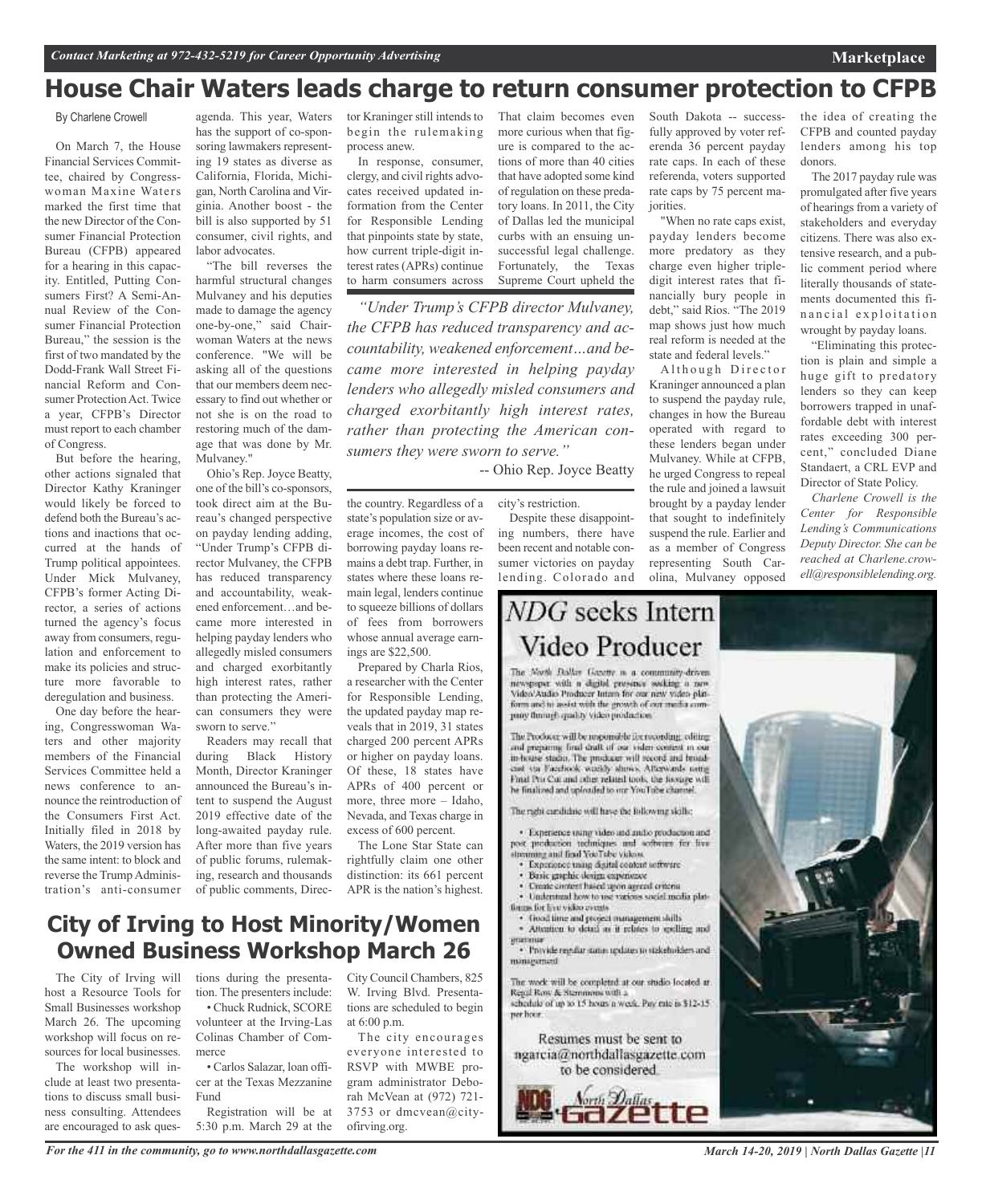### **FHLB Dallas expands veterans assistance program with flexibility and higher awards**

The Federal Home Loan Bank of Dallas (FHLB Dallas) recently announced changesto its HousingAssistance for Veterans (HAVEN) program, including the availability of \$300,000 in HAVEN funds through members in 2019.

HAVEN provides grants up to \$10,000 per household through FHLB Dallas member institutions to help fund repairs or modifications to homes of U.S. veterans and active-duty, reserve or National Guard service members who became disabled as



a result of their military service since September 11, 2001  $(9/11)$ .

Recent changes to HAVEN, which took effect in January 2019, include:

• Increasing the award limit to \$10,000 per household for the modification, rehabilitation or new construc-

#### tion of a qualifying property • Increasing the qualifying States

area median income limit to 165 percent or less

• Removing the requirement of recipients to have received specific service medals

• Expanding the program to Gold Star families, who have lost an immediate family member through his or her military service since 9/11

• Requiring no member contribution

• Expanding program to include properties located anywhere in the United

Bill 4394 in order to clarify that Texans who lose their homes due to economic development in their neighborhoods are eligible for

"HAVEN is a prime example of the mission of FHLB Dallas and its members to provide services that support the community and its residents in a compelling way," said Greg Hettrick, FHLB Dallas first vice president and director of Community Investment. "We consider it a privilege to partner with our members to provide assistance to those who have sacrificed so much for our country."

Visit fhlb.com/haven to learn more.

needs to deal with this issue while we are in session this year.

"This bill can be an important part of our larger effort to combat the causes and real-life effects of homelessness in Texas," Rep. Johnson said.



### **Resource Tools** for **Small Businesses**

### March 26, 2019

5:30 p.m. Registration 6 p.m. Presentation

Irving City Hall, Council Chambers 825 W. Irving Blvd., Irving, Texas 75060

RSVP to: Deborah McVean MWBE Program Administrator 1972) 721-3753 dmcvenn@cityofirving.org





**Or email your resume to: careers@edbellconstruction.com**

### **BILLS**, continued from Page 8

pers that do not have the resources to maintain the second-class postal designation.

"Minority-owned newspapers often reach communities and residents who are not engaged with larger media outlets," said Rep. Johnson, D-Dallas. "The readers of these publications should be able to see the notices that connect the public with important government information. In addition, these smaller newspapers should be able to benefit from publishing notices, just as larger publications do."

The minority population in Texas is growing rapidly. Hispanic Texans are expected to outnumber white Texans by about 2022, and Texas has one of the largest African-American populations in the country.

"All communities in Texas should have access to public notices," Rep. Johnson said. "As our minority population continues to grow, our laws should recognize that a diverse population consumes news and information from a variety of sources."

Rep. Johnson filed similar legislation in 2017.

**Bill aims to end corruption in the awarding of affordable housing tax credits**

House Bil 4370 says recommendations from elected officials will no longer be part of the formal scoring process in awarding affordable housing tax credits. The legislation comes after Carolyn Davis, a former member of the Dallas City Council, entered a guilty plea for accepting bribes from a real estate developer in exchange for her support of an affordable housing project. Several elected officials in Dallas have been prosecuted for similar crimes.

"This bill takes direct aim at the corruption that has infected this process," said Rep. Johnson, D-Dallas. "Too many elected officials have abused the public's trust in order to enrich themselves, and we can't tolerate that any longer. We absolutely need affordable housing in Dallas and across the state, but the current process needs reform."

#### **Stem the tide of homelessness caused by gentrification**

Proposed bill will allow state funds to flow to residents who lose their homes due to gentrification.

Rep. Johnson filed House

state funds intended to assist with homelessness prevention. Currently, the state distributes those dollars to cities, which then use them to help residents avoid becoming homeless. But there is ambiguity in the current law over whether someone

qualifies for that assistance if their home loss is due to gentrification. "Homelessness is a serious concern in Dallas and other cities, and it can be caused by a lot of factors," said Rep. Johnson, D-Dallas. "If someone replaces your home with a high-end

apartment that you can't afford to rent, you should be eligible for the same type of help as someone who is homeless for a different reason. We should not ignore the ways that new construction can upend the lives of people who have lived in their communities for many years."

> House Bill 4394 would address two state programs: the Homeless Housing and Services Program and the Ending Homelessness Fund.

> "Housing is becoming more and more expensive in Dallas and other Texas cities, and the Legislature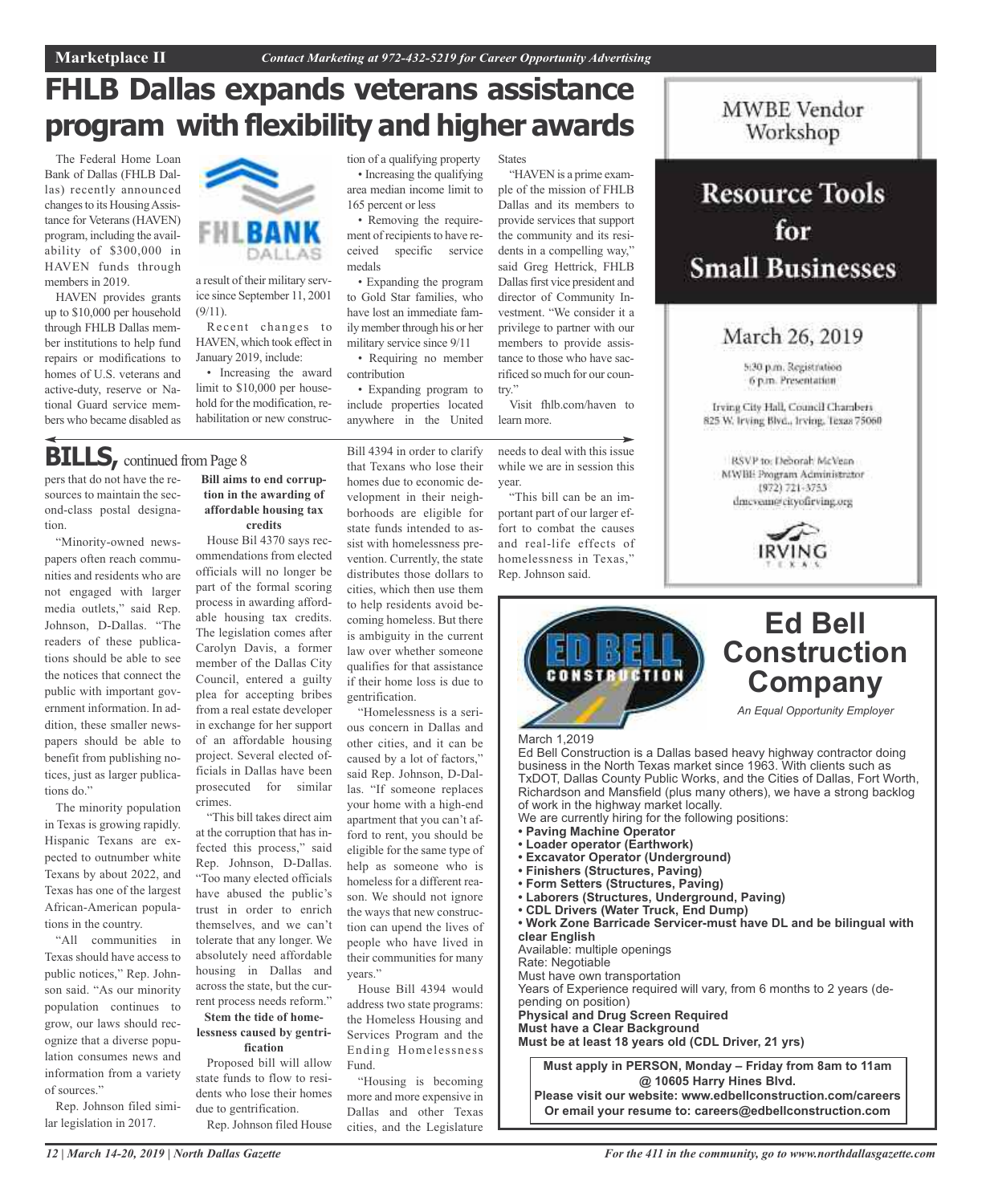**Career Opportunity** *Contact Marketing at 972-432-5219 for Career Opportunity Advertising* **Legal Notices / Career**

Nlccareers@dcccd.edu.

**March 30 Teacher Job Fair - Plano ISD** The Teacher Job Fair for the Plano Independent

#### School District will be held All 72 elementary and **Upcoming DFW area job fairs**

#### **March 15 ADT Home Security Hiring Event**

The ADT Home Security Hiring Event will be held on March 15, from 10 a.m. to 3 p.m. at 2727 LBJ Freeway, Fourth floor STE 436, in Farmers Branch.

They will be looking for talented sales and customers services professionals to join their team.

Applicants should be goal-oriented, entrepreneurial-minded, and comfortable working in a performance-driven environment. Please submit your application on Indeed prior to attending, and you will be schedule for an interview. To apply please visit Indeed.com.

#### **March 21 MWI Warehouse Associate Job Fair**

The MWI Warehouse Associate Job Fair will be held on March 21, from 5:30 p.m. to 6:30 p.m. at 2590 11th St., in Grand Prairie.

This onsite job fair will be searching for multiple shifts for full time and part time with those who have experience operating equipment. Be sure to bring your resume.

#### **March 27 DFW Law**

#### **Enforcement Hiring Expo**

The DFW Law Enforcement Hiring Expo will be held on March 27, from 10 a.m. to 3 p.m. at Drive Nation, 2550 Rental Car Drive, in Irving.

Police departments from around the state will be at Drive Nation at DFW Airport to show you the opportunities possible. Previous police experience not required. To register visit Eventbrite.com.

#### **March 27 Career Fair**

There will be a career fair on March 27, from 9 a.m. to 1 p.m. at Richland College, in Dallas. This event will be



open to current students, former students, and the general public. Job seekers should dress to impress and bring current copies of resumes. For more information contact their career centers at Dcccd.edu/jobs/pages/career-centers.aspx.

#### **March 28 North Lake College Spring Career Fair**

The North Lake College Spring Career Fair will be held on March 28, from 10 a.m. to 2 p.m. at the Student Life Center, at North Lake College. Be sure to bring plenty of resumes and dress for success. More than 50 employers will attend this event. For more information contact 972-273-3140 or

#### **Overview**

The Inside Sales person will serve as the primary sales and account management representative to existing and new customers within the assigned territory. In this role, you will be responsible for increasing sales and the distribution of our products/services. Additional tasks include growing and developing relationships with customers, gathering requirements and negotiating terms to provide products to a wide variety of industry and applications. The ISR always applies resourcefulness and strong attention to detail while converting inquiries into orders, to ensure the best possible customer buying experience.

**Responsibilities**

- Accountable to achieve sales revenue, volume and profit objectives in assigned territory. • Actively listens to customer needs, identifies and investigates customer requirements and provide solutions to meet their needs.
- Make accurate cost calculations to provide customers with quotations.
- Negotiate the terms of agreements and close sales.
- Develop and maintain relationships with existing customers via phone calls and emails.
- Grows existing account base and develops new customers through up-selling and cold calls.
- Partner with Outside Sales Team Member(s) to provide superior customer service.
- Update and maintain customer records, files and other relevant customer information.
- Gather market and customer information to provide feedback on future buying trends;
- communicates data to Sales Management and Outside Sales Team.
- Identify new markets and business opportunities. • Other duties as directed.

#### **Qualifications**

- Bachelor's degree in Business Administration or Marketing preferred.
- 3-5 years successful inside selling experience preferred. Experience in stainless steel and light gauge coil slitting a plus.
- Ability to work in a fast-paced, self-directed entrepreneurial environment.
- Excellent communication skills, both verbal and written.
- Effective time management skills, ability to multi-task and prioritize day to day activities. • Computer proficiency including MS Word, Excel and Outlook.

| iing MS Word, Excel and Outloc |
|--------------------------------|
| Apply at:                      |
| <b>Arbor Metals</b>            |
| 811 Regal Row                  |
| <b>Dallas TX 75247</b>         |
| (Or email $HR@sss$ -steel.com) |

**Paid Internship opportunity for writers, college students in the Dallas Area** The *North Dallas Gazette* has an internship

position available. The goal is to provide students and aspiring writers an opportunity to gain published clips, experience and professional feedback. The position is for up

to 20 hours a week at \$8.00 per hour. Applicants must have reliable transportation.

**Send resume and writing samples to: businessoffice@northdallasgazette.com**



#### 11 a.m. in Plano. Candidates must complete an online application to register for the event on the Plano secondary campuses located in and served by the District will have representatives there with staff to speak to those interested in

teaching and other professional opportunities.

To to receive an entry ticket to the job fair. Visit https://www.pisd.edu/page/ 5495 for all the details.



### **TISEO PAVING COMPANY**

419 E. Hwy. 80, Mesquite, TX 75150 Tel: (972) 289-0723 Fax (972) 216-5637 www.tiseopaving.com

Performing Concrete Street Paving in the Metroplex Area We Accept Subcontracting Bids For All Public Works Projects in the Dallas Area. We Are Accepting Applications for Con-

crete Mixer Drivers and Heavy Equip-

ment Mechanics

**Equal Opportunity Employer** 



on March 30, from 9 a.m. to

ISD employment website.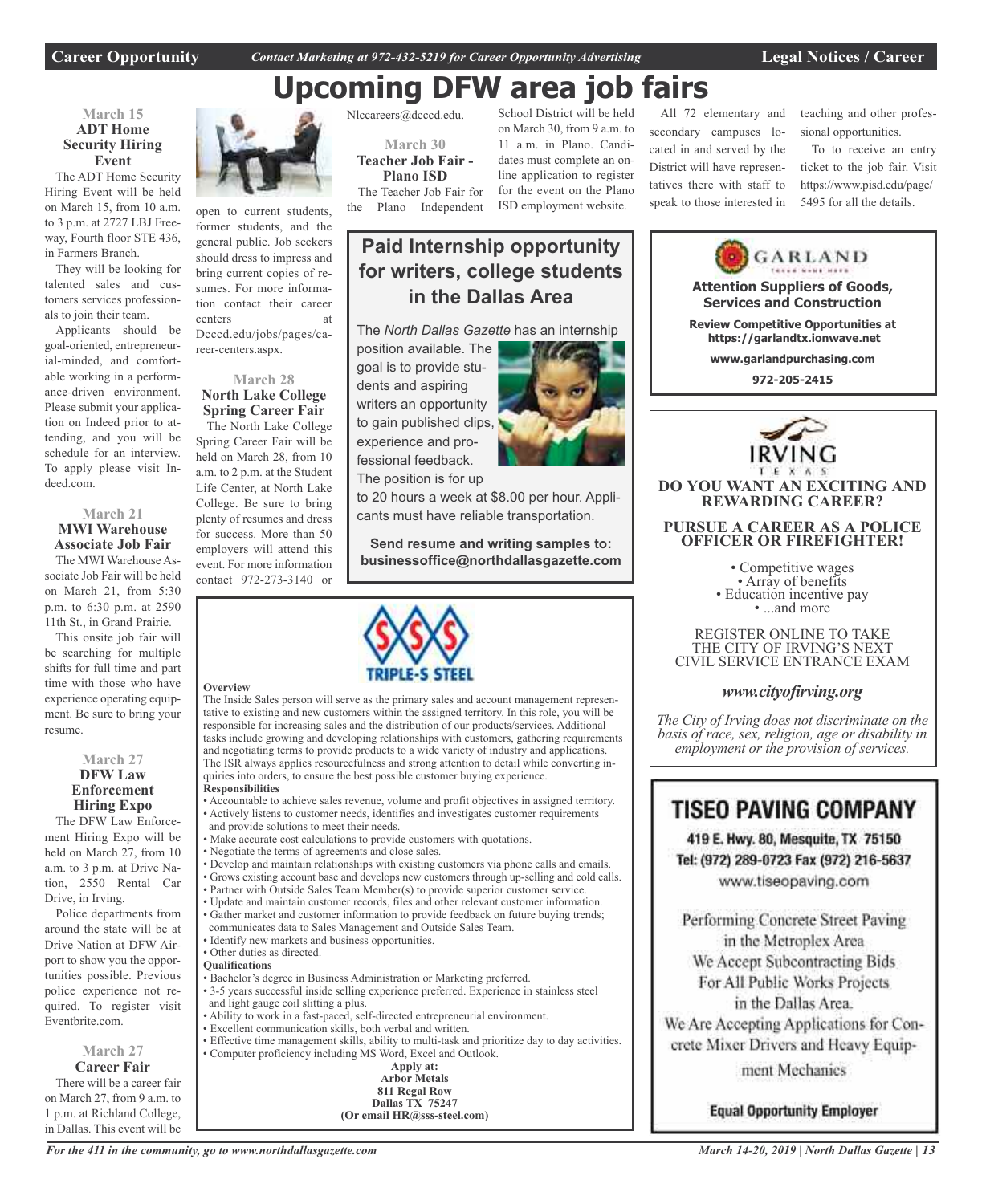#### **Church Happenings** *RG Apparel is the proud sponser of this page (www.RGApparel.com)*

#### **BETHEL BIBLE FELLOWSHIP, CARROLLTON (A NEW PLACE TO BELONG)**

*NOTICE: New Year, New You, Pastor Woodson serves the community by providing "Professional Therapy and Counseling Services" on a "Sliding Fee" scale. To schedule an appointment call the Pastoral Counseling Center at 972-526-4525 or email the church at www.bethelbiblefelloswhip.org*

#### **March 17, 9:45 am**

Please join us in our quiet time, "Prayer and Meditation" followed by Morning Worship. You will be blessed and inspired as we celebrate service to God, our community and all mankind.

#### **March 20, 7 pm**

Join us for Wednesday's Prayer and Bible Study Class with Senior Pastor Woodson, Pastor Larry Gardner and others as we continue to study the book "Boundaries" when to say yes or how to say no by Dr. Henry Cloud and Dr. John Townsend with supporting chapters and verses. Spiritual maturity is God's desire for you; it's Time to Grow in the Word of God.

**March 23, 9 am – 12 Noon** For only \$10 you are welcome to join us at an Evangelical Covenant Church Crescendo Retirement Workshop. It will be worth your time to fellowship with us and learn some valuable information.

Dr. Terrance Woodson, Senior Pastor 1944 E. Hebron Parkway Carrollton, TX 75007 972-492-4300 www.bethelbiblefellowship.org

#### **FELLOWSHIP CHRISTIAN CENTER CHURCH IN ALLEN "THE SHIP" We are Saving You a Seat.**

**March 17, 9:45 am** You are invited to join us in our Sunday Morning Services as we praise and worship God in the Joycie Turner Fellowship Hall, followed by our Worship Services; and bring someone with you, you will be blessed. It's for God's glory and honor.

#### **March 20**

Join us in our Wednesday's 12 Noon-Day Live, Prayer and Bible Study class and/or our Wednesday Night Live, Prayer and Bible Study at 7 p.m. to learn more about God's Word. Be encouraged by God's plan for your maturity and His glory; and most of all; be prepared to grow.

Dr. W. L. Stafford, Sr., Ed. D. Senior Pastor 2450 K Avenue #300

Plano, TX 75074 972-379-3287 www.theship3c.org

#### **INSPIRING BODY OF CHRIST CHURCH, Let's Go Fishing! MATTHEW 4:19**

 $\overline{\phantom{a}}$  , and the set of the set of the set of the set of the set of the set of the set of the set of the set of the set of the set of the set of the set of the set of the set of the set of the set of the set of the s

#### **March 15, 8 p.m.**

All men are invited to Men's Ministry meeting each Friday night at 8 pm, (IBOC promotes proactive male leadership.)

#### **March 17, 10 a.m.**

Please join us for our Morning Service; and don't forget to invite family and friends to join us as we celebrate our Lord and Savior,

#### Jesus Christ.

**March 18, 7 p.m.** You are invited to Monday School to see what God has to say to us in His Holy Word.

Pastor Rickie Rush 7701 S Westmoreland Road Dallas, TX 75237 972-372-4262 www.Ibocchurch.org  $\mathcal{L}$  , and the set of the set of the set of the set of the set of the set of the set of the set of the set of the set of the set of the set of the set of the set of the set of the set of the set of the set of the set

**MT. OLIVE CHURCH OF PLANO (MOCOP) (Uniting the Body of Christ for World Impact)**

**March 17, 10 a.m.**

Join us for Morning Worship Service as we praise and worship God for His Honor and His glory. Don't forget to comeback at 7 p.m. for our Brazilian Church.

#### **March 20, 7 pm**

You're invited to our New Year Wednesday's Bible Study class; you will learn what God has to say to us. Come to be encouraged by God's plan for your spiritual growth and His glory.

Dr. Sam Fenceroy, PhD Senior Pastor and Pastor Gloria Fenceroy 300 Chisholm Place Plano, TX 75075 972-633-5511 www.mocop.org

**SHILOH MBC IN PLANO (WHERE COMMUNITY BECOMES FAMILY)**

#### **March 2019**

You are invited and welcomed to join us during the month of March for our church-wide study and devotional series - JESUS: There's something about That Name!

During this month as we prepare for the season of Lent, we will focus on the person and character of Jesus. Throughout this devotional time, our members will prepare their hearts so

#### See CHURCH, Page 15

NDG now has a "Special Advertising Package" for churches and non-profit organizations that need to let the community know about your Special Event.

#### Opportunity You Can Measure...

#### **Church Events**

- Church Anniversary
- Pastor's Anniversary
- Women's Day
- Men's Day

#### **Non-Profit Org. Events**

- Fundraisers
- (Concerts)
- Special Events
- (Personal or Community)

### Special Rate \$199

(Black & White, per insertion) Ad size - 4.905"x 6"(Quarter Page, B&W) (NOTE: Color Ad \$75 extra per inserion) Production disclaimer - NDG ad meake-ready is not included in promotion.

Layout/production of "copy ready"ad will be a nominal extra cost. E-mail ad copy to:

> Marketing@NorthDallasGazette.com or call our Marketing Department today!



ARA **STP** ΔΣΘ ZΦB SORORITY NOW BOUTFQUE 2012 N. MacArthur<br>#103. Irving. 7X 75062 11-20-7-4-11-LCOM 78W **Ahoyaly SHOPPIS** 972-793-0582 SORORITY www.Biblipperchare THE **REMIER**  $B$  O  $U$  T  $I$  Q  $U$  E

*14 | March 14-20, 2019 | North Dallas Gazette*

*For the 411 in the community, go to www.northdallasgazette.com*



# **offer on your cemetery plot**



• Inherited plot and can't sell it? • Bought plot years ago and your plans have changed? • Singles space or Side by Side spaces is okay. We will make you a "cash offer" on your cemetery plot today! If you get voice mail-leave message phone number and information on cemetery space. We will get back to you

### **Call Us Today!!!!!!!! 972.432.5219**

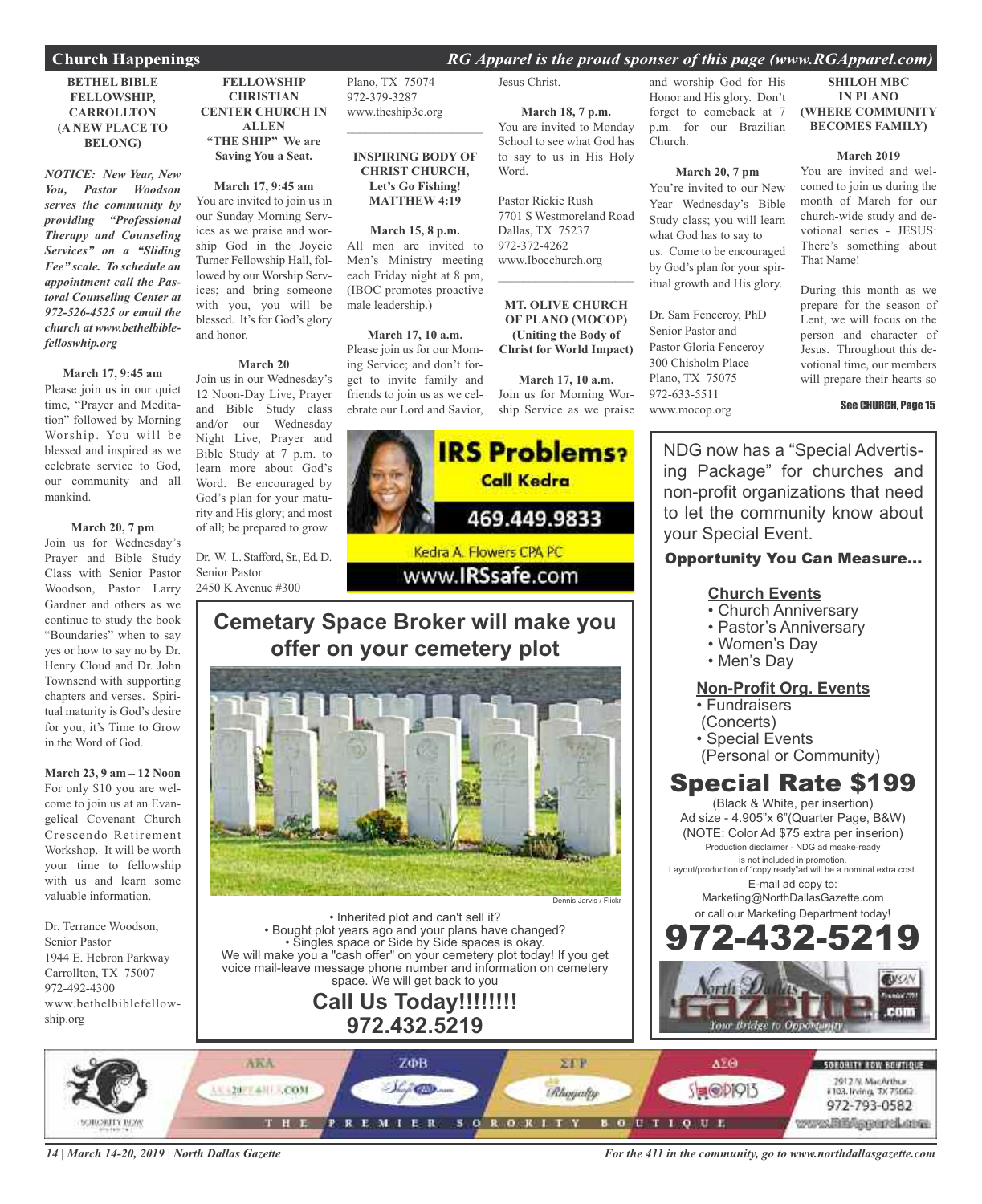### **Black Women History emphasized in March**



*Send email to: businessoffice@ northdallasgazette.com to sign up for Sister Tarpley's weekly electronic newsletter.*

A nonprofit educational organization was founded in 1980 to bring women's stories and contributions to the fore.

The project was the force behind getting Congress to designate Women's History Month officially.

It's design to celebrate strong women who have made, or who are making a difference. I emphasize Black Women only who are often forgotten.

**Lucy Craft Laney**, (1854-1933): She was born a slave in Macon, GA. She became Founder/Principal of Haines Normal Institute in GA.

Laney was taught to read and write at the age of four by her master's sister, who helped her attend Atlanta **University** 

When funds promised from the Presbyterian Board of Missions for Freedom did not materialized for a private school for Blacks, Laney raised the money herself.

Her school was opened in 1886. In 1975, it had grown

to a prospering educational each iron. community of over 1,000 students.

**Ella Baker**, a civil rights activist, was a driving force in the creation of the country's premier civil rights organizations.

After graduating as valedictorian from North Carolina's Shaw University in 1927, Baker moved to New York City during the depression.

She was a founding member of the Young Negroes Cooperative League, whose members pooled funds to buy products and services at reduced cost.

In 1957 Baker and several Southern Black ministers and activists established the Southern Christian Leadership Conference, a major force in organizing the civil rights movement.

**Bessie Coleman**, the first Black American woman aviator, had a postage stamp issued in her honor in 1995.

**Ethel L. Payne** was the first Black woman to receive accreditation as a White House correspondent.

Ruffles, fluted collars, and pleats were very popular in Victorian-era clothing. **Susan Knox's** fluting iron made pressing the embellishments easier. The trademark featured the inventor's picture and appeared on

### **CHURCH,** continued from Page <sup>14</sup>

that when we share in the celebration of Palm Sunday, sit in reflection on Good Friday, and wake up with excitement and expectancy on Easter Sunday morning. Then, we can join with the faithful who sing from the bottom of their hearts, "Hallelujah to the King of kings and Lord of lords- He Lives!"

**March 17, 8 and 11 am** You are invited to our Worship Services as we honor God for His goodness and faithfulness.

**March 20, 7 pm** You're invited to our Wednesday's Bible Study class; you will learn what God has to say to us. Come and be encouraged by God's plan for your spiritual growth and His glory.

**March 30, 9:30 am** Join Shiloh's Sister 2 Sister's Ministry as the host a Prayer Breakfast on Saturday, March 30th from 9:30- 11:30 am. Call the church for detail.

Dr. Isaiah Joshua, Jr. Senior Pastor 920 E. 14th Street Plano, TX 75074 972-423-6695 www.smbcplano.org

**Evelyn Ashford**, winner of four Olympic gold medals in 1984, 1988, and 1982. Also won a silver medal in 1988 and was inducted into Track and Field and Women's Sports Hall of Fame in 1997.

Two famous quotations by Ashford: "I take pride in everything I do. I don't want to be handed anything. I want to earn it."

"I can't run forever. I de-

cided to go back to school for my degree, because I know now there's more to life than track"

**Wilma Rudolph**, "The World's Fastest Woman," as a child suffered from polio and wore leg braces for years, she won three gold medals in sprint events at the 1960 Olympic Games in Rome, Italy.

Some famous quotations by Rudolph: "Never underestimate the power of



*Wilma Rudolph takes the win in the 100 meter dash during the 1960 Olympics in Rome (Image: Public Domain)*





"My mother taught me very early to believe I could achieve any accomplishment I wanted to. The first was to walk without braces."

"The triumph cannot be had without the struggle. And I know what struggle is.

I have spent a lifetime trying to share what it has meant to be a woman first in the world of sports so that other young women have a chance to reach their dreams.'



*For the 411 in the community, go to www.northdallasgazette.com*

*March 14-20, 2019 | North Dallas Gazette | 15*